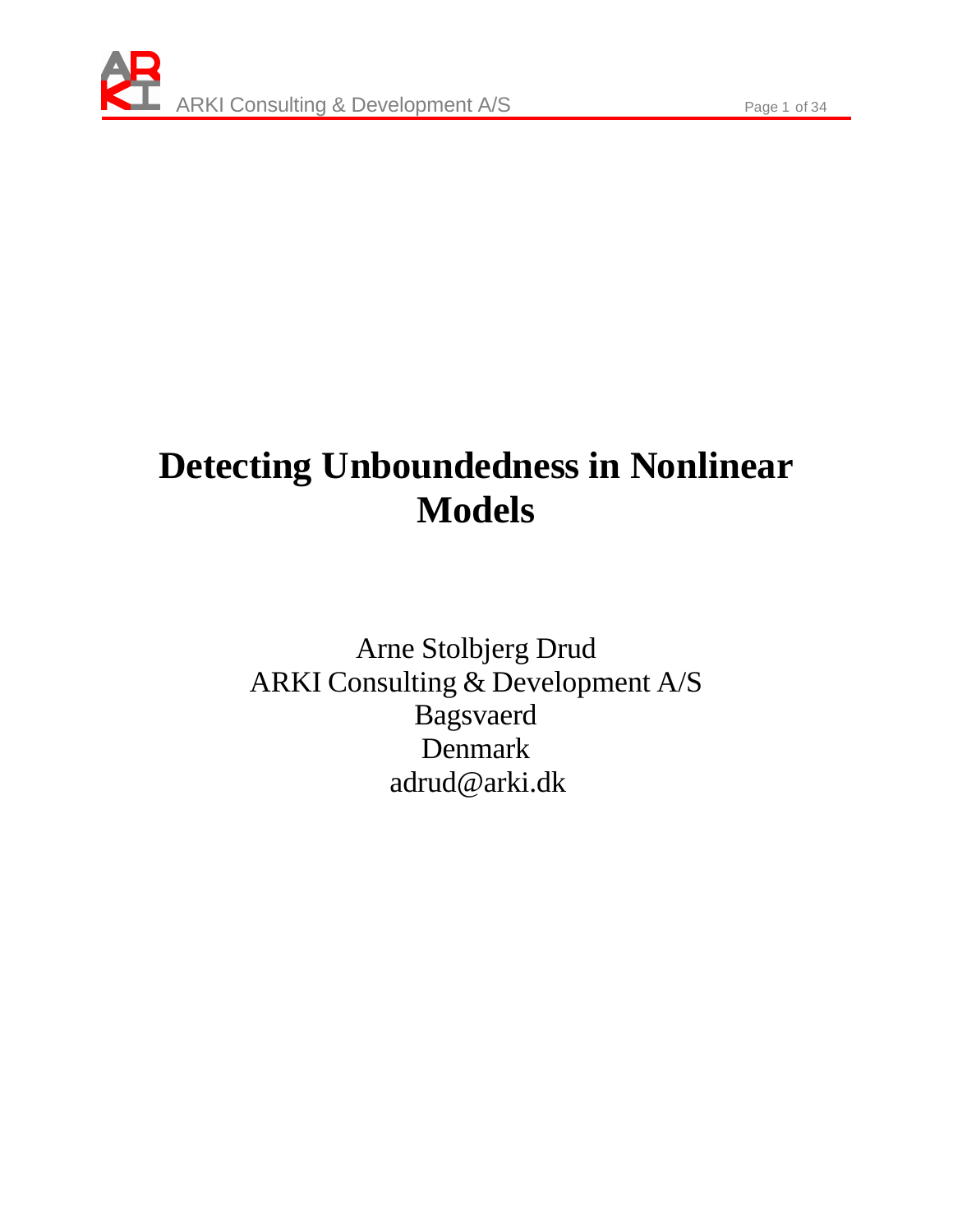## **Overview:**

- Introduction and Background
- The Difference between LP and NLP
- Some Initial Results
- Definitions of Unboundedness
- What Goes Wrong? Examples of Unbounded Model that do not terminate "Unbounded".
- The Test Models
- Results with an updated CONOPT3
- Conclusion and Summary of Difficulties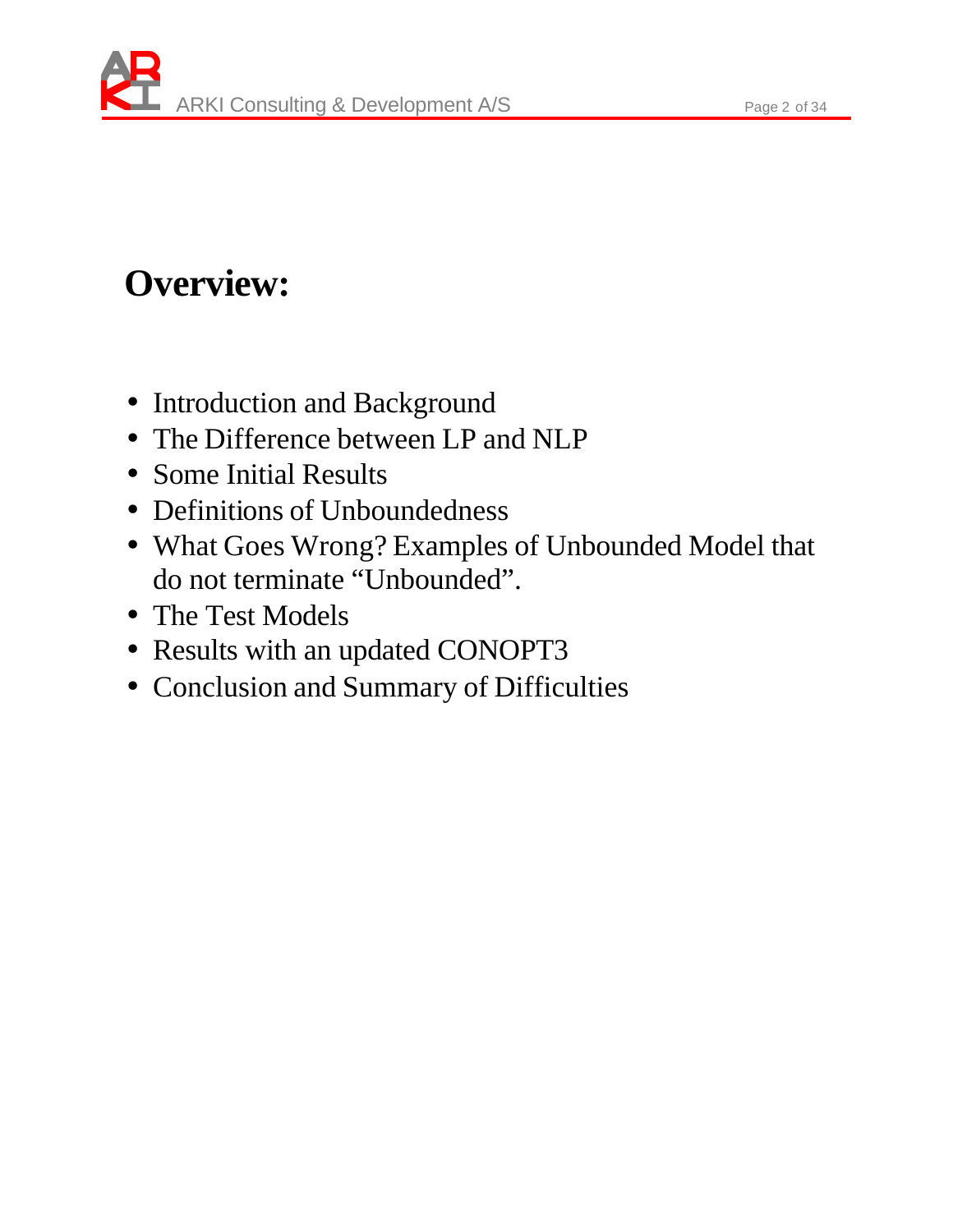# **Introduction and Background**

GAMS uses a two-part classification of a solution:

Model Status (a description of the numerical solution that has been returned):

- (Locally) Optimal
- (Locally) Infeasible
- Unbounded
- Intermediate Infeasible or Non-optimal
- Error / Failure

Solver Status (a description of how the algorithm behaved):

- Normal Completion
- Resource Interrupt (Iterations, CPU Time, User-Interrupt)
- Interrupt due to too many Function Evaluation Errors
- Cannot Proceed, intermediate Solution exist
- Error or Failure with No solution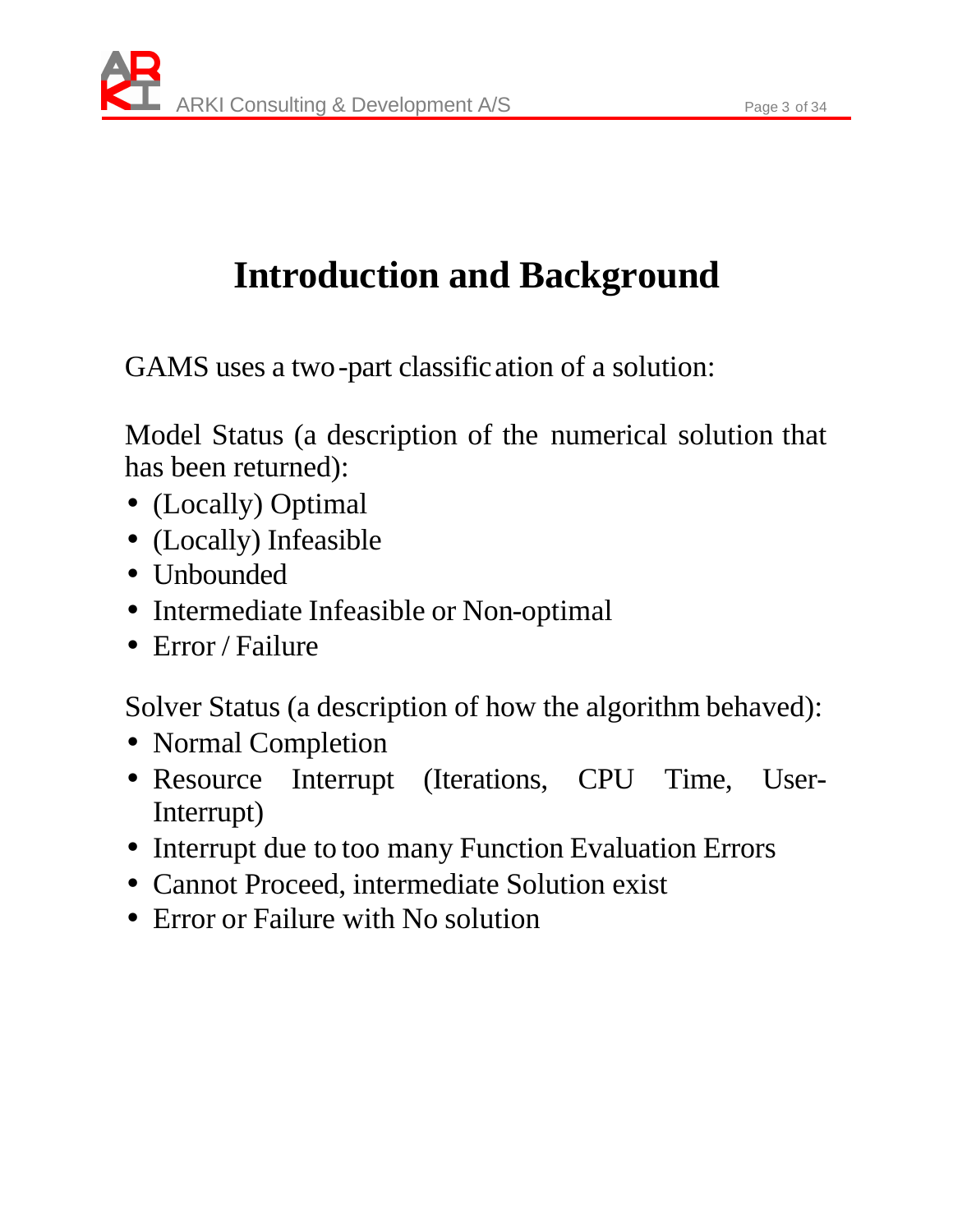## **Introduction and Background (cont)**

The combinations of Model Status and Solver Status form a matrix where the entries can be classified as follows:

|              | Normal         | Resource          | Function       | Cannot         | Error          |
|--------------|----------------|-------------------|----------------|----------------|----------------|
|              |                | Interrupt         | <b>Errors</b>  | Proceed        |                |
| Optimal      | Good           | <b>Illegal</b>    | <b>Illegal</b> | <b>Illegal</b> | <b>Illegal</b> |
| Infeasible   | Good           | <b>Illegal</b>    | <b>Illegal</b> | <b>Illegal</b> | <b>Illegal</b> |
| Unbounded    | Good           | <b>Illegal</b>    | <b>Illegal</b> | <b>Illegal</b> | <b>Illegal</b> |
| Intermediate | <b>Illegal</b> | <b>Acceptable</b> | Acceptable     | Acceptable     | <b>Illegal</b> |
| Error        | <b>Illegal</b> | <b>Illegal</b>    | <b>Illegal</b> | <b>Illegal</b> | Bad            |

A Performance Program tries to solve models more quickly, thereby minimizing the number of **blue combinations**.

A Quality Control Program must among other things assure that a solver never returns any of the red combinations. In addition, the model status for the **green combinations** must be correct.

The **purple combinations** usually indicate a solver problem. They can also be caused by non-smooth models being solved by a smooth solver. The **yellow combinations** will usually indicate a modeling problem.

We will later show that unbounded models in practice may return all kinds of combinations of model/solver status.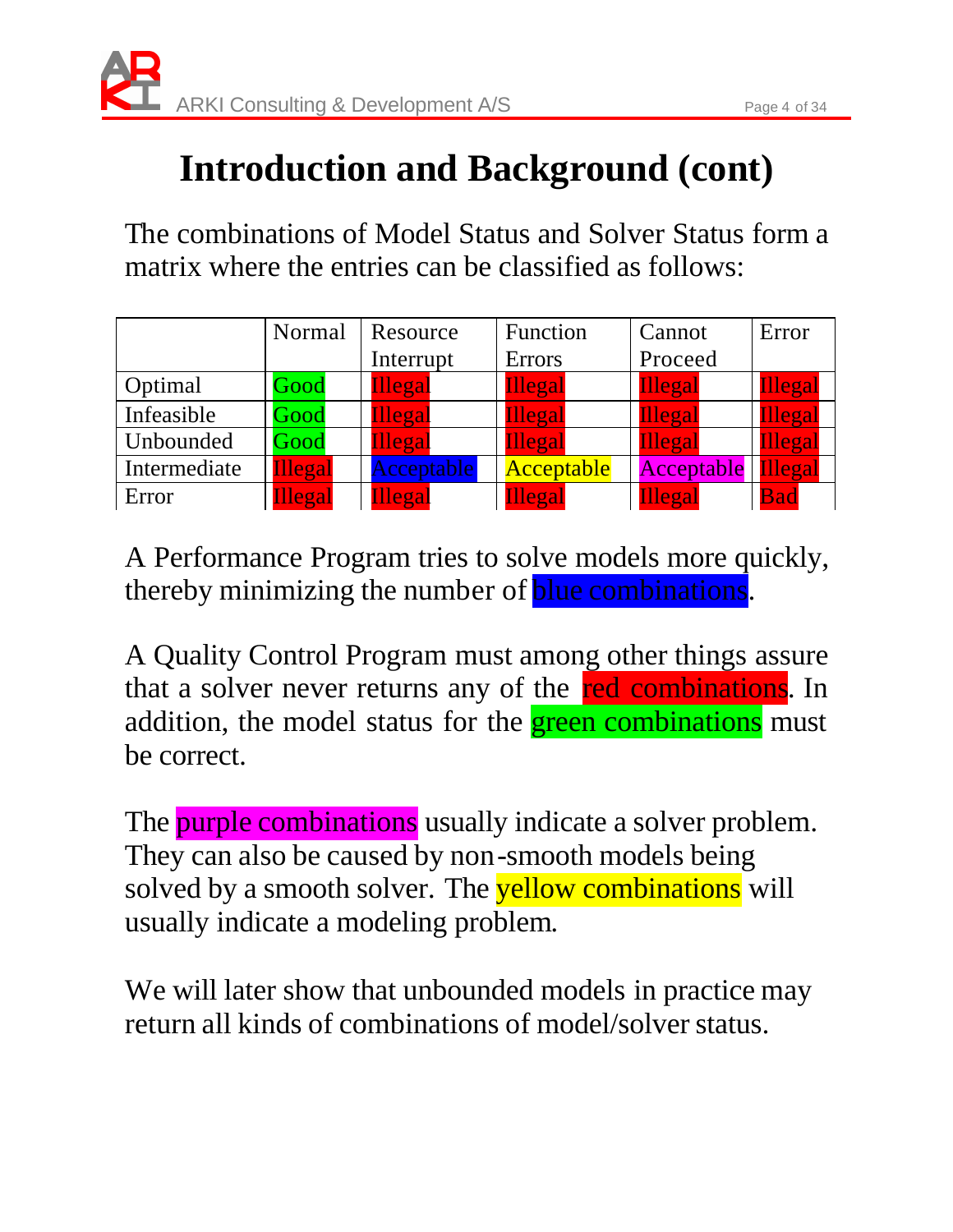### **The Difference Between LP and NLP**

An unbounded LP model has an unbounded ray in a direction with improving objective.

Example:

| Max        | $X^{\prime}$            |
|------------|-------------------------|
| Subject to | $x2 \leq 0.5 \times x1$ |
|            | x1 > 0, x2 > 0          |

An unbounded NLP model may not have an unbounded ray in a direction with improving objective.

Example:

| Max        | x2                 |
|------------|--------------------|
| Subject to | $x2 \leq sqrt(x1)$ |
|            | x1 > 0, x2 > 0     |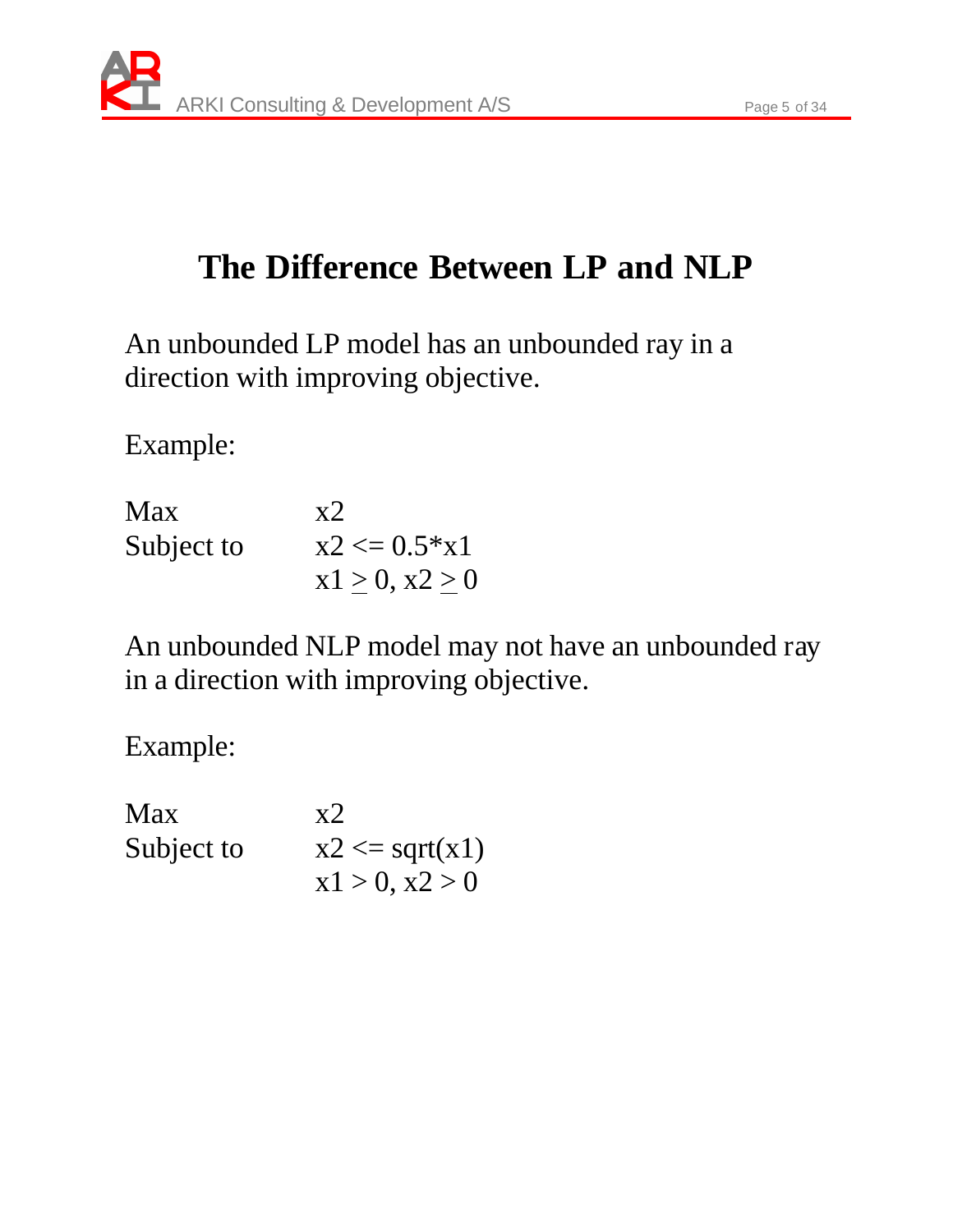## **The Difference Between LP and NLP (cont)**

An **LP model** can be proved unbounded with a pair of nvectors: A feasible point, x, and an unbounded feasible ray, d, emerging from this point. The numerical work involved in defining x and d can all be done close to the origin, i.e. without actually moving towards infinity and without working with very large numbers.

How is an **NLP model** proven to be unbounded? For a general non-convex NLP we must go all the way towards infinity, and all kinds of numerical problems may pop up on the way.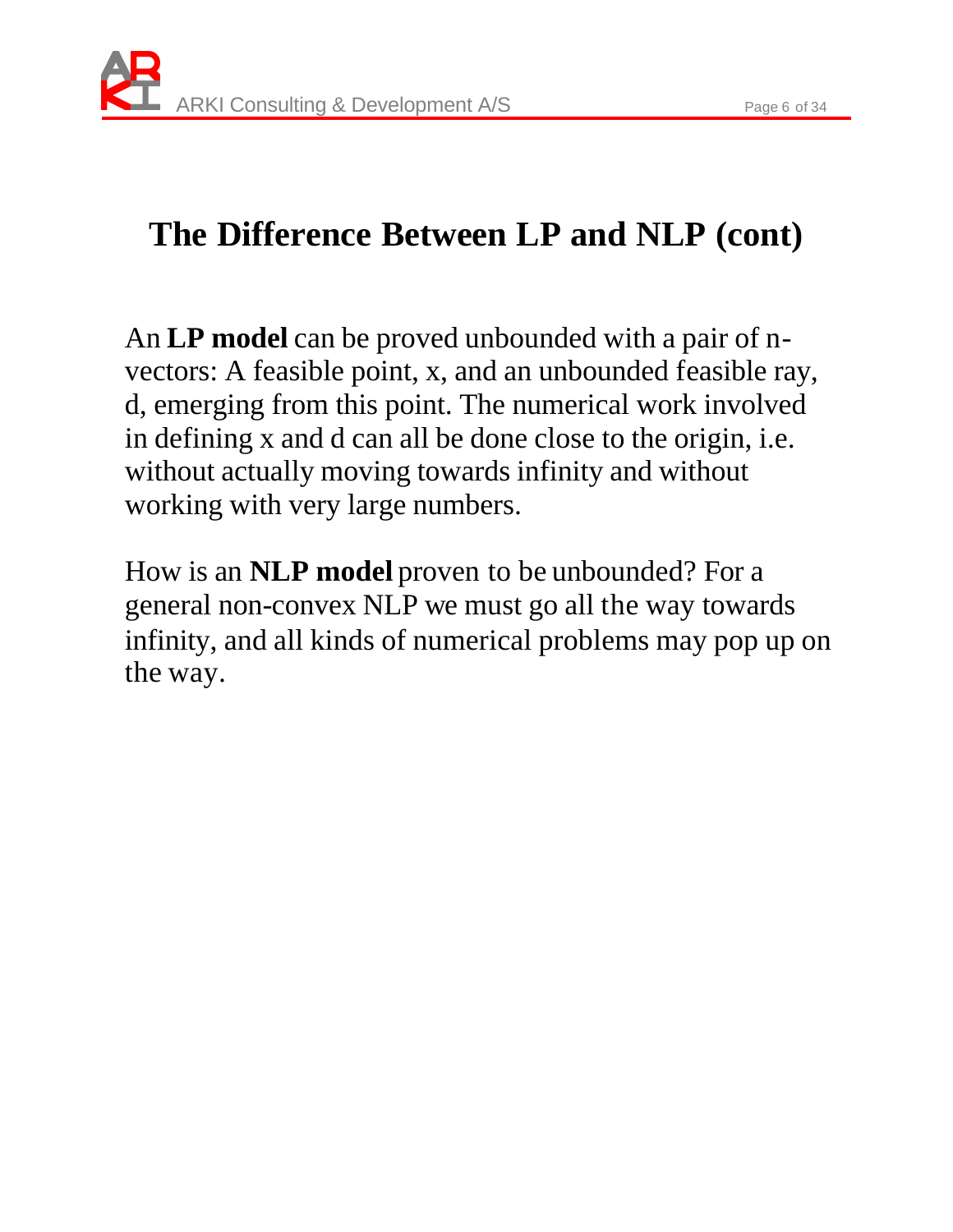### **Some Initial Results**

8 families of clearly unbounded models with a total of 38 instances have been defined. These instances have been solved using MINOS, SNOPT, CONOPT2, and CONOPT3 under GAMS distribution 21.1 (from June 2003).

The classification of the 158 solves (based on default tolerances and options) were:

|              | Normal | Resource  | Function | Cannot  | Error |
|--------------|--------|-----------|----------|---------|-------|
|              |        | Interrupt | Errors   | Proceed |       |
| Optimal      | 25     |           |          |         |       |
| Infeasible   |        |           |          |         |       |
| Unbounded    |        |           |          |         |       |
| Intermediate |        |           |          | 45      |       |
| Error        |        |           |          |         |       |

With only  $41 = 26\%$  correct classifications we must conclude that detection of unboundedness is not a strong side of the selected solvers.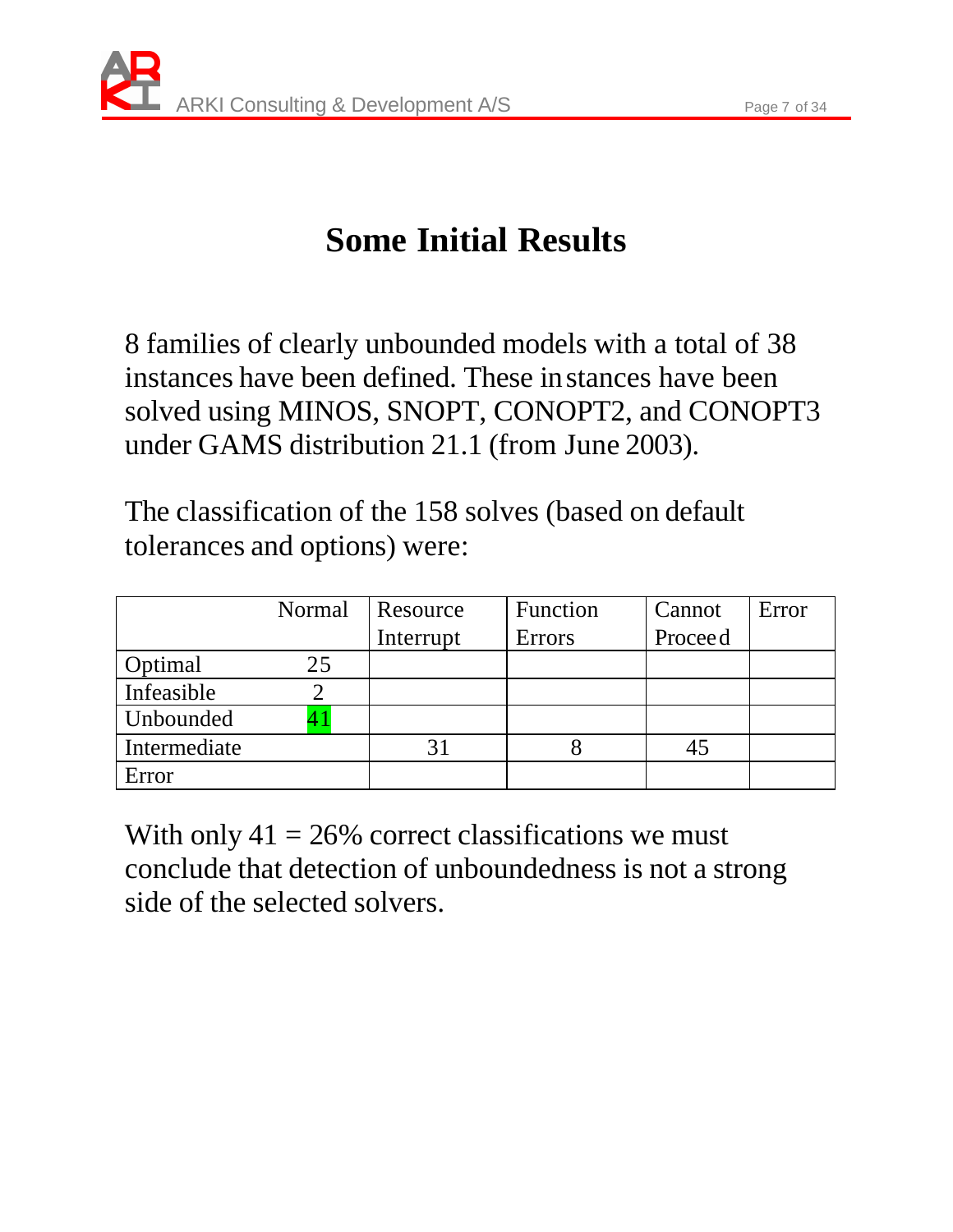

#### **Some Initial Results (cont)**

We have translated the same 38 instances into AMPL using GAMS/CONVERT and solved them using KNITRO, LOQO, FILTER, and LANCELOT via the NEOS Server and using default options and tolerances (version August 2003).

AMPL and these solvers use different classifications of the solution so we have performed a manual translation into the GAMS classification. Not all cases were clear: A solution declared optimal by a solver but with an objective value of 1.e20 is here classified as optimal.

The classification of the 158 solves were:

|              | Normal | <b>Resource</b> | Function      | Cannot  | Error |
|--------------|--------|-----------------|---------------|---------|-------|
|              |        | Interrupt       | <b>Errors</b> | Proceed |       |
| Optimal      |        |                 |               |         |       |
| Infeasible   |        |                 |               |         |       |
| Unbounded    |        |                 |               |         |       |
| Intermediate |        |                 |               | 17      |       |
| Error        |        |                 |               |         |       |

These results with these solvers are not better than with the GAMS solvers, and we must again conclude that detection of unboundedness is not a strong side of these solvers.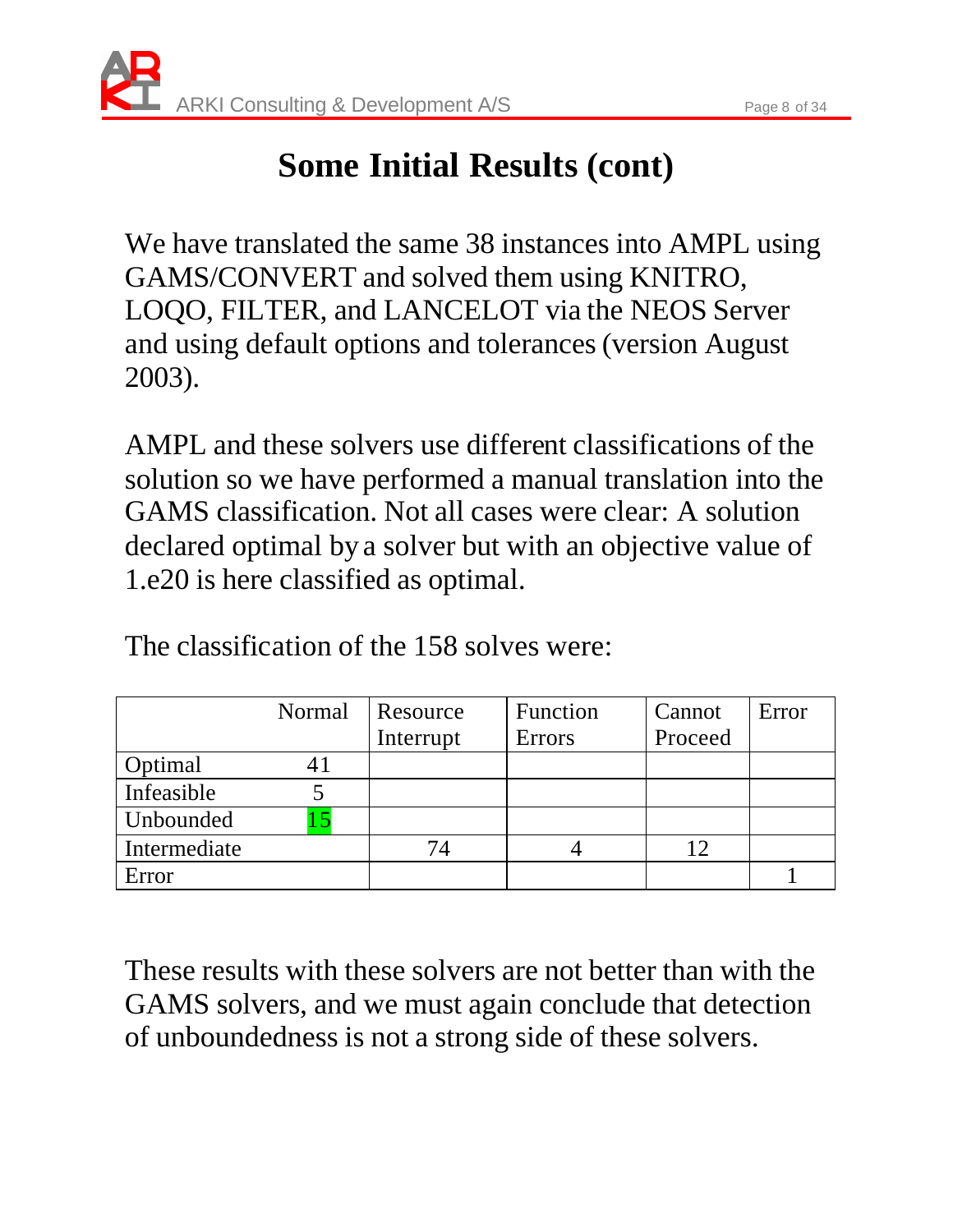

#### **Some Initial Results (cont)**

The classification of the 38 solves for CONOPT3 (again based on default tolerances) were:

|              | Normal | Resource  | Function      | Cannot  | Error |
|--------------|--------|-----------|---------------|---------|-------|
|              |        | Interrupt | <b>Errors</b> | Proceed |       |
| Optimal      |        |           |               |         |       |
| Infeasible   |        |           |               |         |       |
| Unbounded    |        |           |               |         |       |
| Intermediate |        |           |               | 12      |       |
| Error        |        |           |               |         |       |

Many of the 'Cannot Proceed' cases are caused by violation of a default upper limit on the size of Jacobian elements (around 1.e7), intended to prevent users from trying to solve very poorly scaled models.

Since unbounded models can have very large Jacobian elements, we have tried to increase this limit is to 1.e30. The results were only slightly better:

|              | Normal | Resource  | Function | Cannot  | Error |
|--------------|--------|-----------|----------|---------|-------|
|              |        | Interrupt | Errors   | Proceed |       |
| Optimal      |        |           |          |         |       |
| Infeasible   |        |           |          |         |       |
| Unbounded    |        |           |          |         |       |
| Intermediate |        |           |          |         |       |
| Error        |        |           |          |         |       |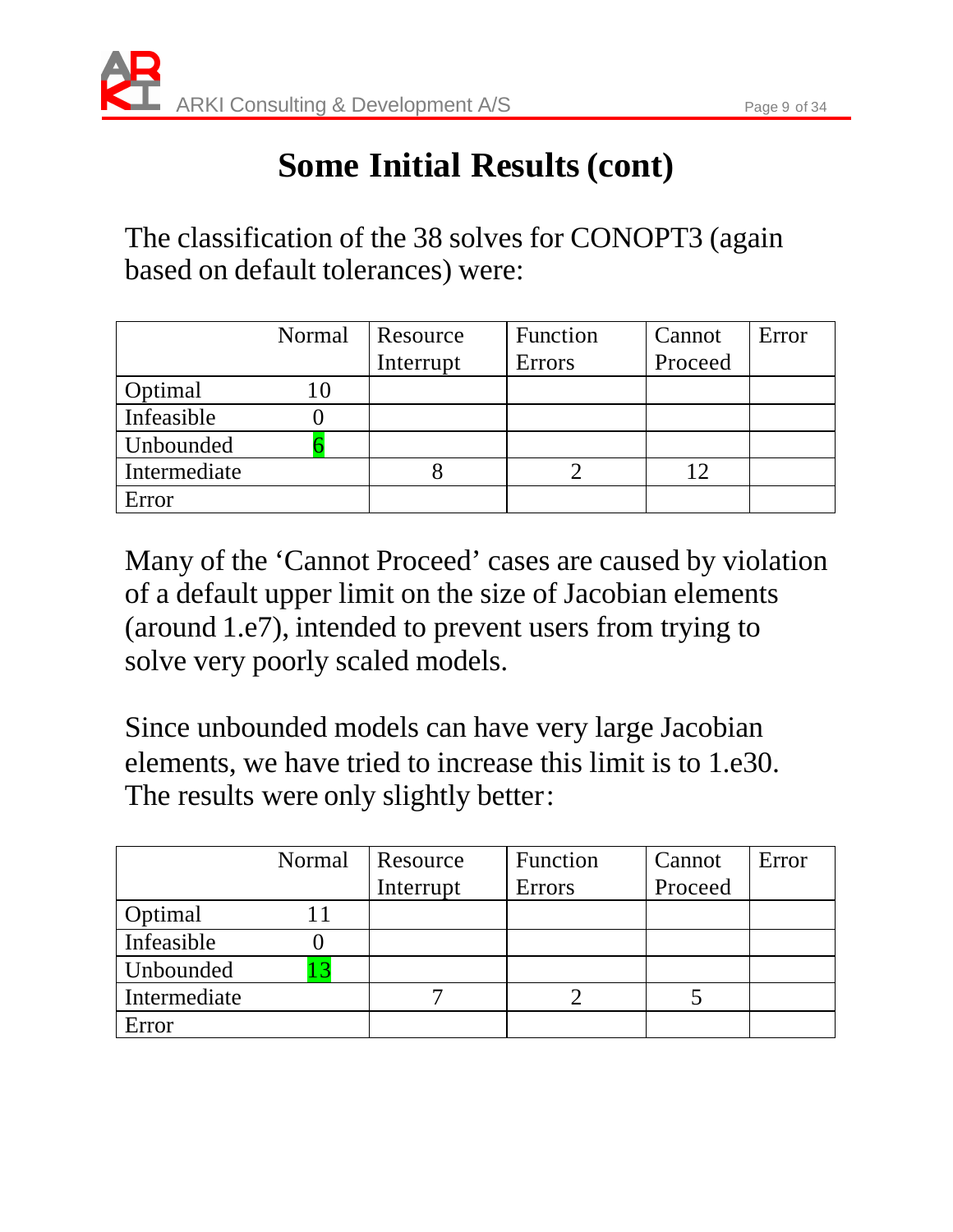## **Definitions of NLP Unboundedness**

Mathematical Definitions:

**1:** An NLP model is unbounded if, for any given large number M there exist a feasible solution, x, such that  $x_{obj} \geq$ M.

**2:** An NLP model is unbounded if there exist a feasible path,  $x(?)$ , such that for any M there exist a ? such that  $x_{\text{obj}}(?) \geq M$ .

**3:** An NLP model is unbounded if there exist a feasible path,  $x(?)$ , such that the objective increases with ? and for any M there exist a ? such that  $|x(?)| \ge M$ .

Definition 2 and 3 are fairly different since 2 require the objective to become very large while 3 just need very large variable(s). The difference is shown in the following model:

 $Max \t x_2$ , s.t.  $x_2 = -1/x_1, x_1 \ge 0$ 

It is unbounded according to definition 3 but not according to definition 2.

The definitions are not operational because they have the 'for any large M' clause.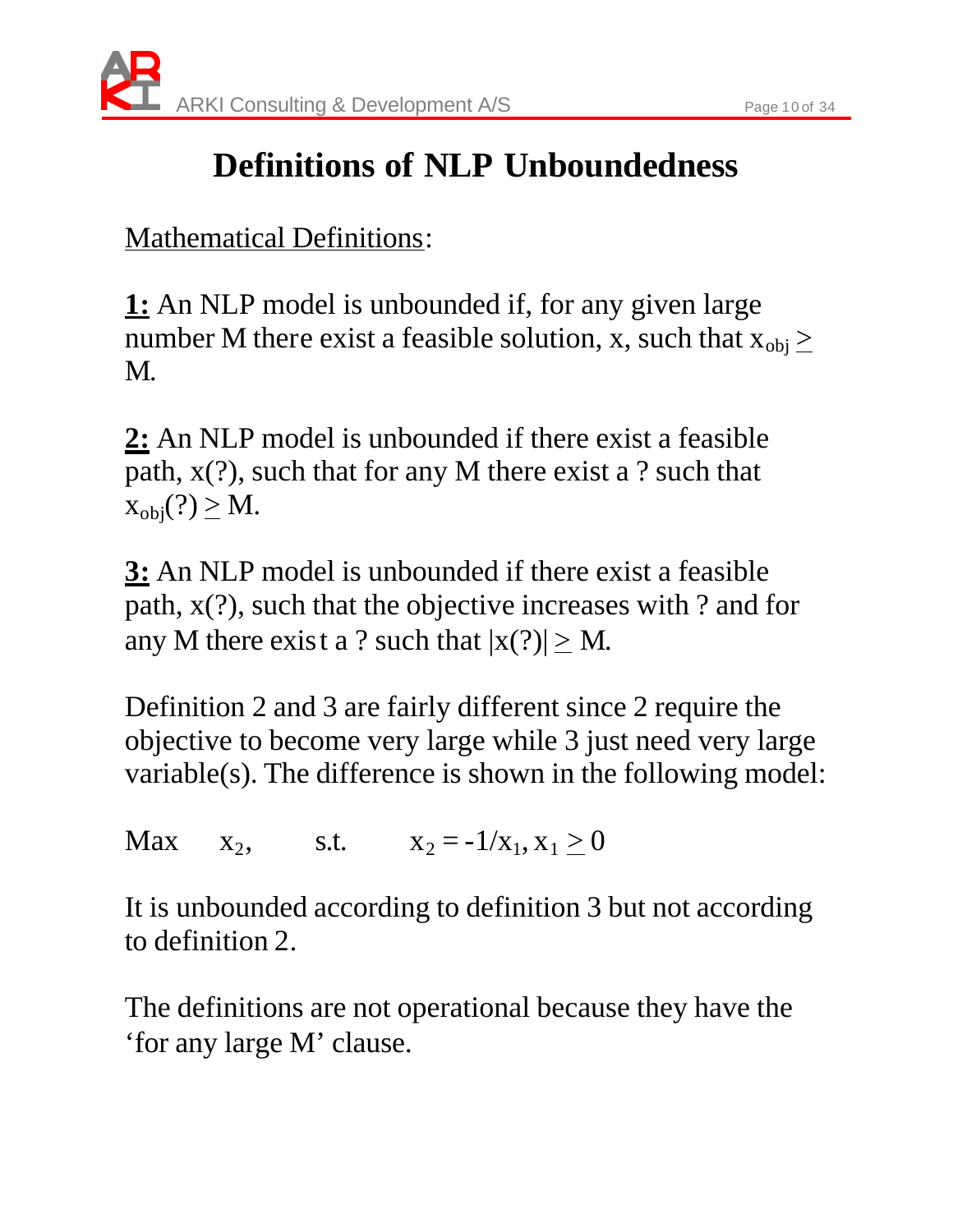## **Definitions of NLP Unboundedness (cont)**

Numerical Definition: An NLP model is unbounded if, given a fixed large M, there exist a feasible point, x with |x|  $\geq$  M, and a feasible tangent direction in x, d, such that d<sub>obi</sub>  $>$ 0.

This definition is natural for a feasible-path NLP solver (and many other types of NLP solvers):

Replace all 'Infinity' bounds with a large value (M) and solve the model. If any of the M-bounds become binding with a nonzero marginal then the model considered is unbounded. The test can be applied to the final solution or to intermediate solutions.

This definition is used in CONOPT (based on intermediate solutions). It corresponds to the mathematical definition 3 above.

Note that in a Modeling System like GAMS the direction vector d cannot be returned to the user (without hiding it in the vector of marginals). Only part of the "Proof of unboundesness", namely x, is made available.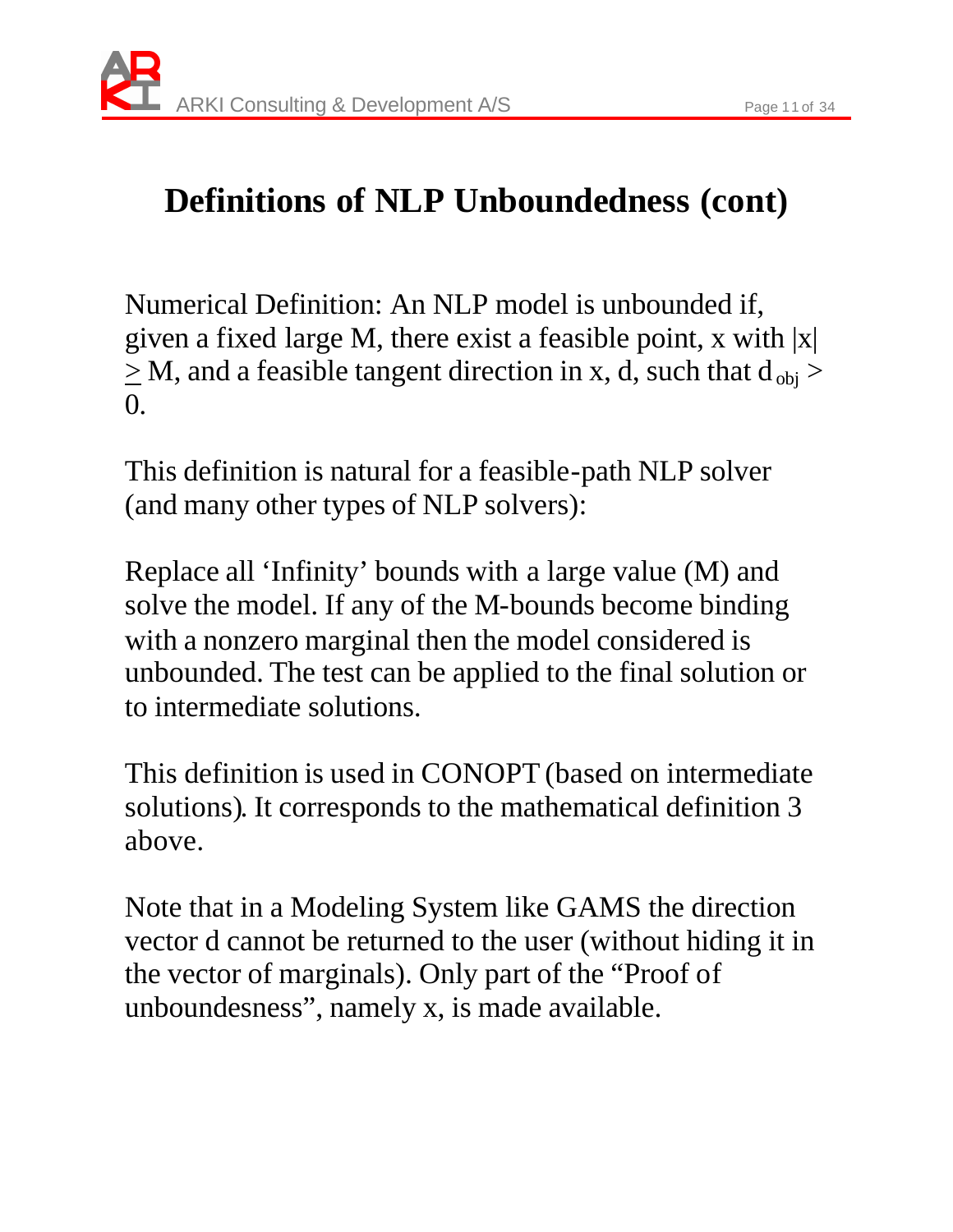#### **What Went Wrong with the Unbounded Models?**

Problem 1: The solver stops and declares the final solution **"Locally Optimal"**.

Example:  $Max \t x_2$ s.t.  $x_2 = x_1**p, x_1 \ge 0$ 

with p a small positive number.

With  $M = 1.e15$  and optimality tolerance  $= 1.e-7$  we get the following critical  $x_1$  values,  $x_{cr}$ , above which a numerical solver will declare the solution optimal:

|      | $X_{cr}$ | $X_2(X_{cr})$ |       |
|------|----------|---------------|-------|
| 0.50 | 2.5e13   | 5.0e6         | 3.1e7 |
| 0.25 | 3.4e8    | 136           | 5623  |
|      | 4.6e7    | .64           | 31.6  |

The only way to reduce the number of false "Locally Optimal" classifications is to reduce the optimality tolerance which seems unrealistic.

I do not see much hope that we can "fix" this problem.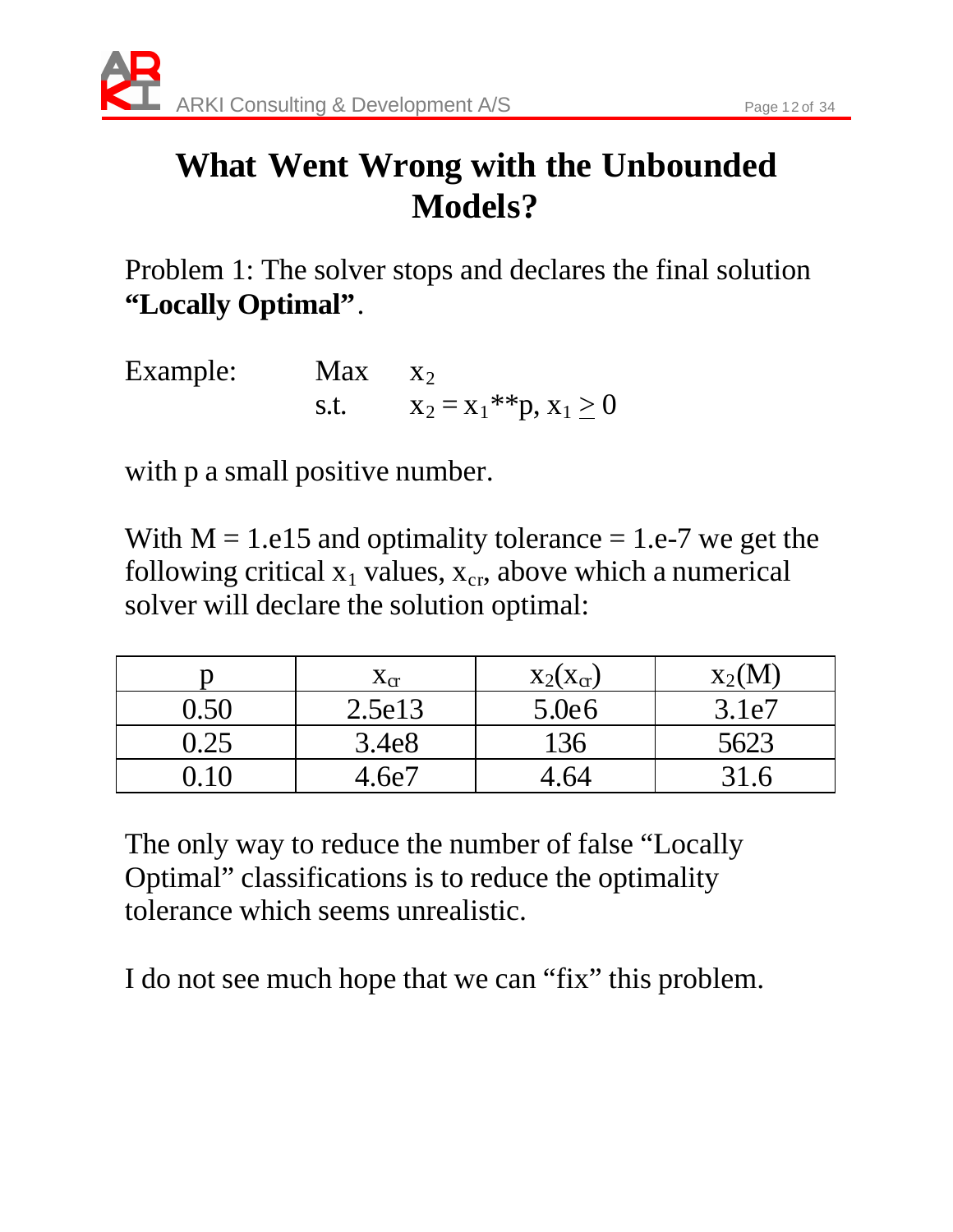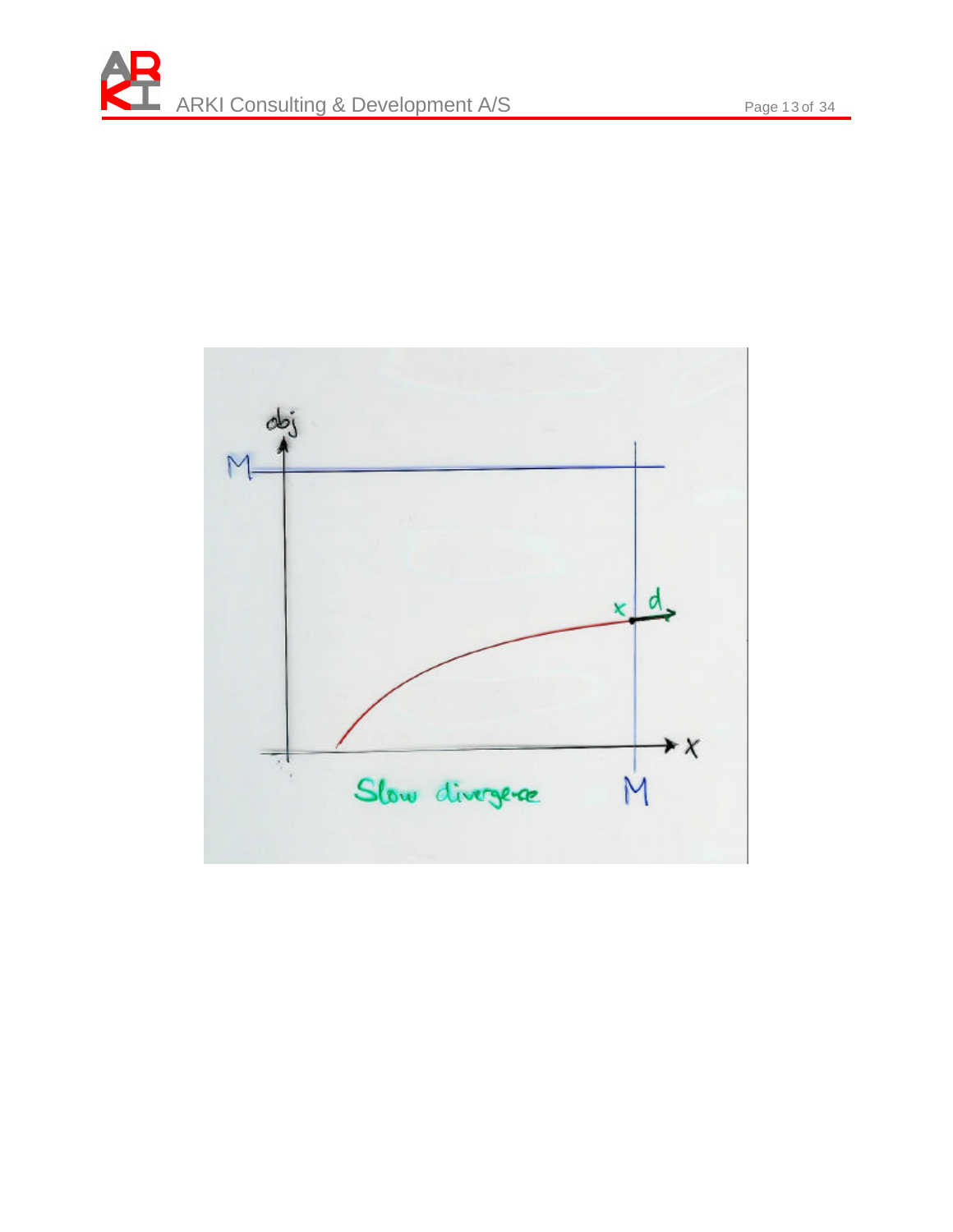

### **What Went Wrong with the Unbounded Models (cont)?**

Problem 2: The solver stops and declares the final solution **"Locally Infeasible"**.

This can be caused by very large intermediate values in the calculation of the constraints combined with small absolute tolerances.

Other problems come from very small derivatives that are ignored or create very large duals.

Example:  $Max \t x_2$ s.t.  $X_2 * X_1 * * (-p) = 1, X_1 > 0$ 

The model is mathematically equivalent to the one above, but  $x_2$  is not an implicitly defined function of  $x_1$ . With  $p=4$ , SNOPT stops with  $x_1 = 614$  and  $x_2 = 2.95e7$ . The left hand side is 2.e-4 and the point is therefore infeasible. The Jacobian of the constraint is (-0.51, 7.e-12). The derivative seems to be so small that it is ignored, making the model feasible.

Aggressive scaling without ignoring small Jacobian elements seems to be the only solution to these problems.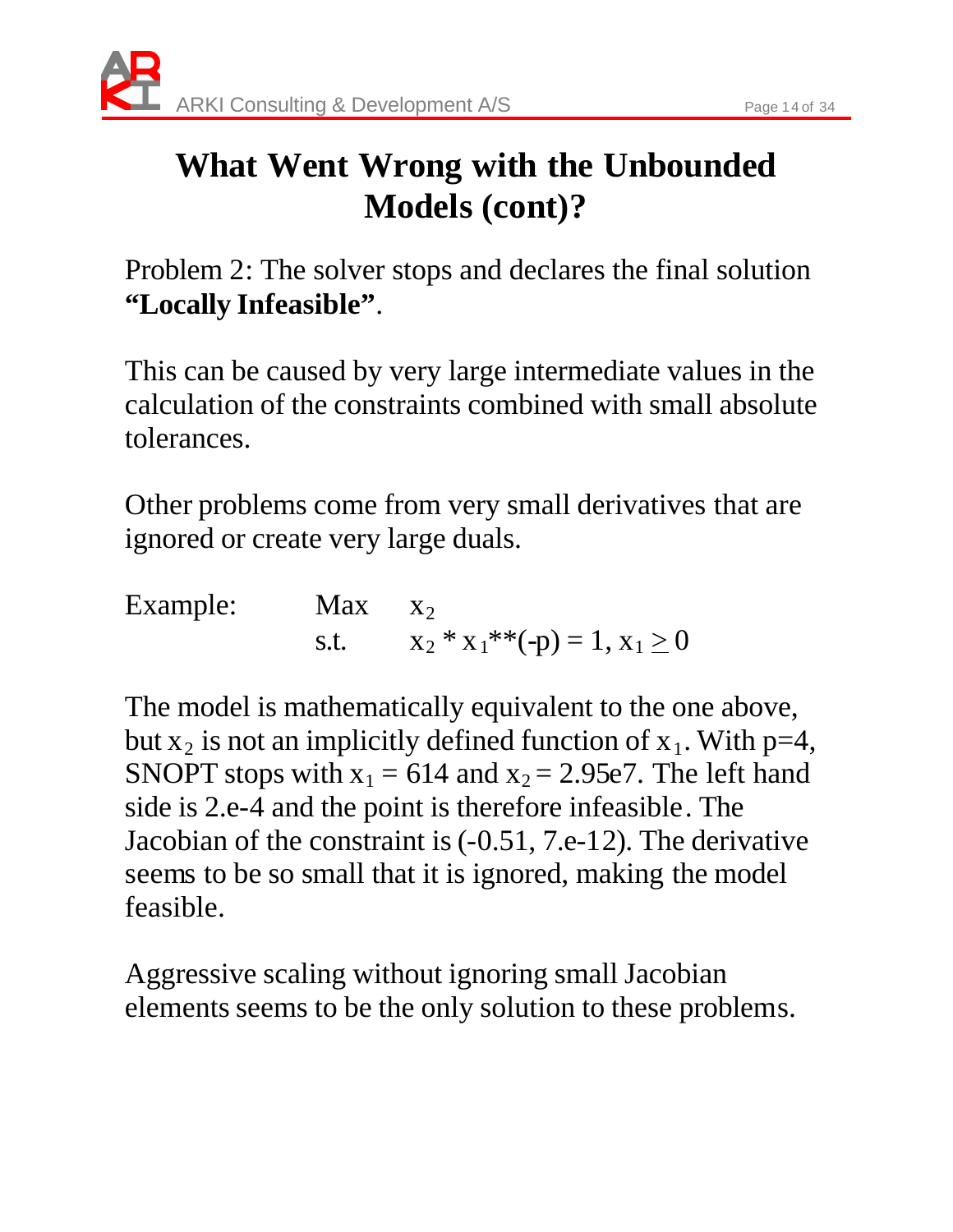#### **What Went Wrong with the Unbounded Models (cont)?**

Problem 3: The solver stops on **"Iteration Interrupt".**

The following model is clearly unbounded:

 $Max<sub>3</sub>$  $=$   $x_1 + x_2$ s.t.  $X_2 = X_1^{**}1.5$  $x_1 \geq 0, x_2 \geq 0, x_3 \geq 0$ 

Now change the constraint to the mathematically equivalent

$$
x_2^{**}(2^*p) = x_1^{**}(3^*p)
$$

for some integer values of  $p(1, 2, 3,$  and 4) and the model is of course still unbounded.

The constraints become increasingly nonlinear with larger p values. In addition,  $x_2$  is implicitly defined and progress can be very slow.

The model can also terminate **"Locally Infeasible"** if the solver uses an absolute feasibility tolerance. The nonlinear constraints have very large terms that are supposed to cancel each other.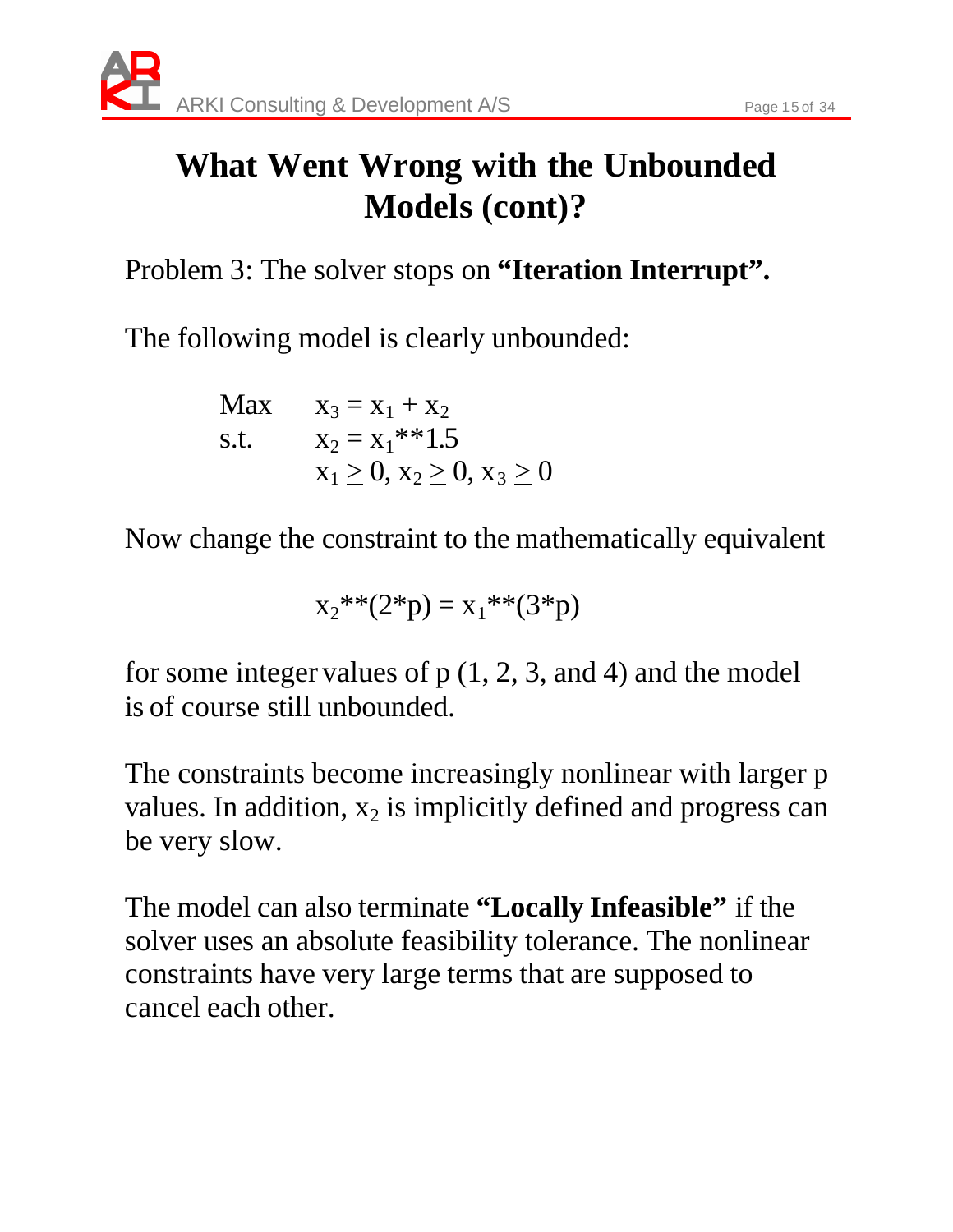

Problem 3: The solver stops on **"Iteration Interrupt" (continued).**

For  $p=1$ , the most mildly nonlinear version of the model, we get the following results:

MINOS seems to be doing very well with 2 minor iterations per major iteration and step=1 between major iterations. However, the change in objective is only 4-8 per iteration.

SNOPT solves the SQP sub-problems in 1 to 3 minor iterations, but the step is always between 1.e-5 and 1.e-12 so progress is very slow.

CONOPT2 and CONOPT3 have a common bug that prevents large steps for this model. The change in objective is exactly 1.0 in each iteration.

There does not seem to be any obvious fix to these problems, except to remove bugs and to use models like the above as test models.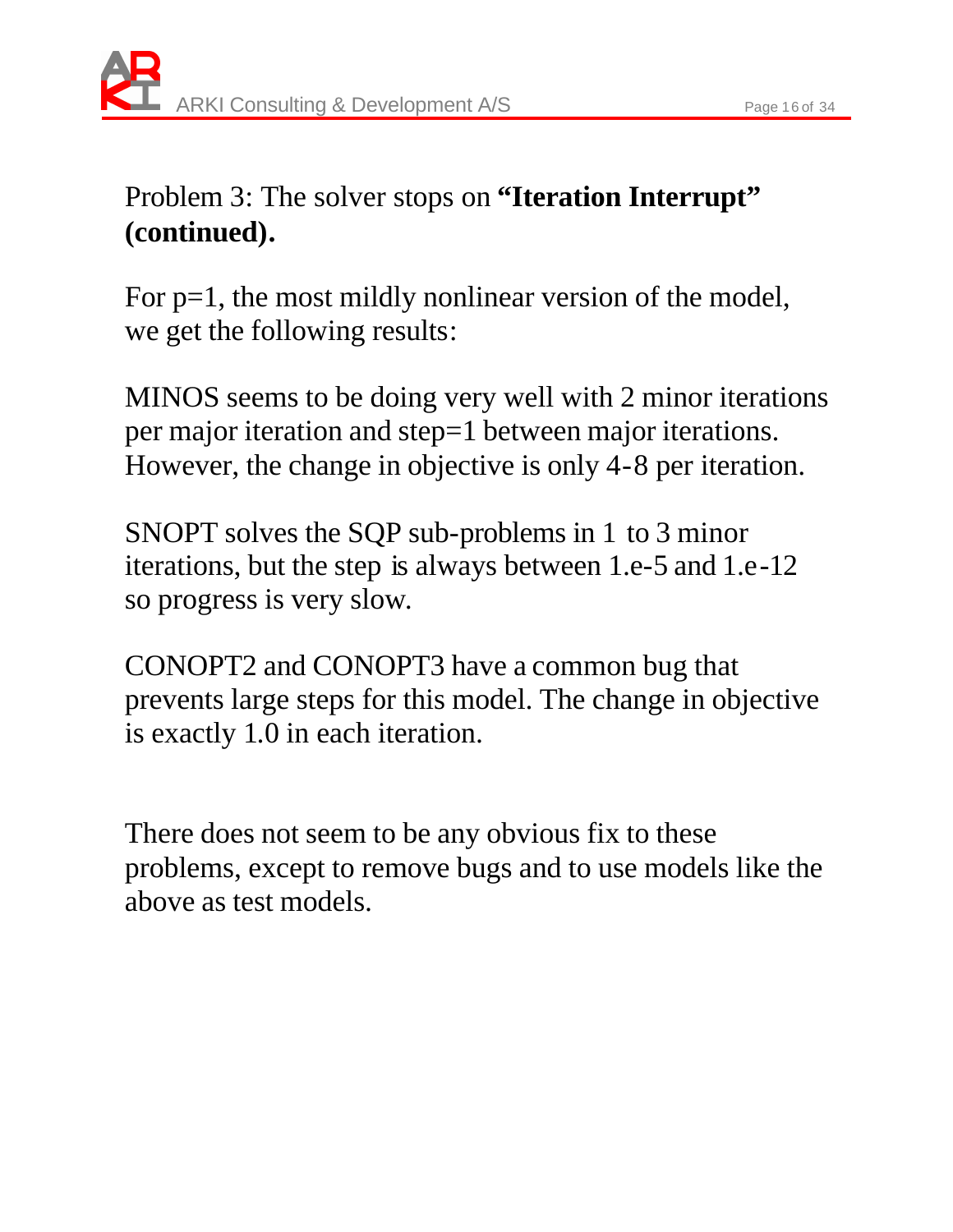

#### **What Went Wrong with the Unbounded Models (cont)?**

Problem 4: The solver stops and reports **"Cannot Proceed"** or **"Terminated by Solver".**

This can happen for a large number of reasons and we will provide a few examples:

> $max$   $x_2$  $s.t.$  $x_2 = -\log(x_1)$

CONOPT3 terminates with the feasible solution  $(x_1,x_2) = (7.3e-32,71.688)$ . In this point there is a derivative of 1.4e31 which is above an absolute internal limit included to prevent numerical problems. CONOPT3 returns **"Terminated by Solver".**

Mathematically the model is unbounded, but  $x_2$  can not exceed 1000 if we use ordinary floating point arithmetic. So is the model really unbounded?

Independent of the answer to this question, we would like to classify the point better than with **"Terminated by Solver".**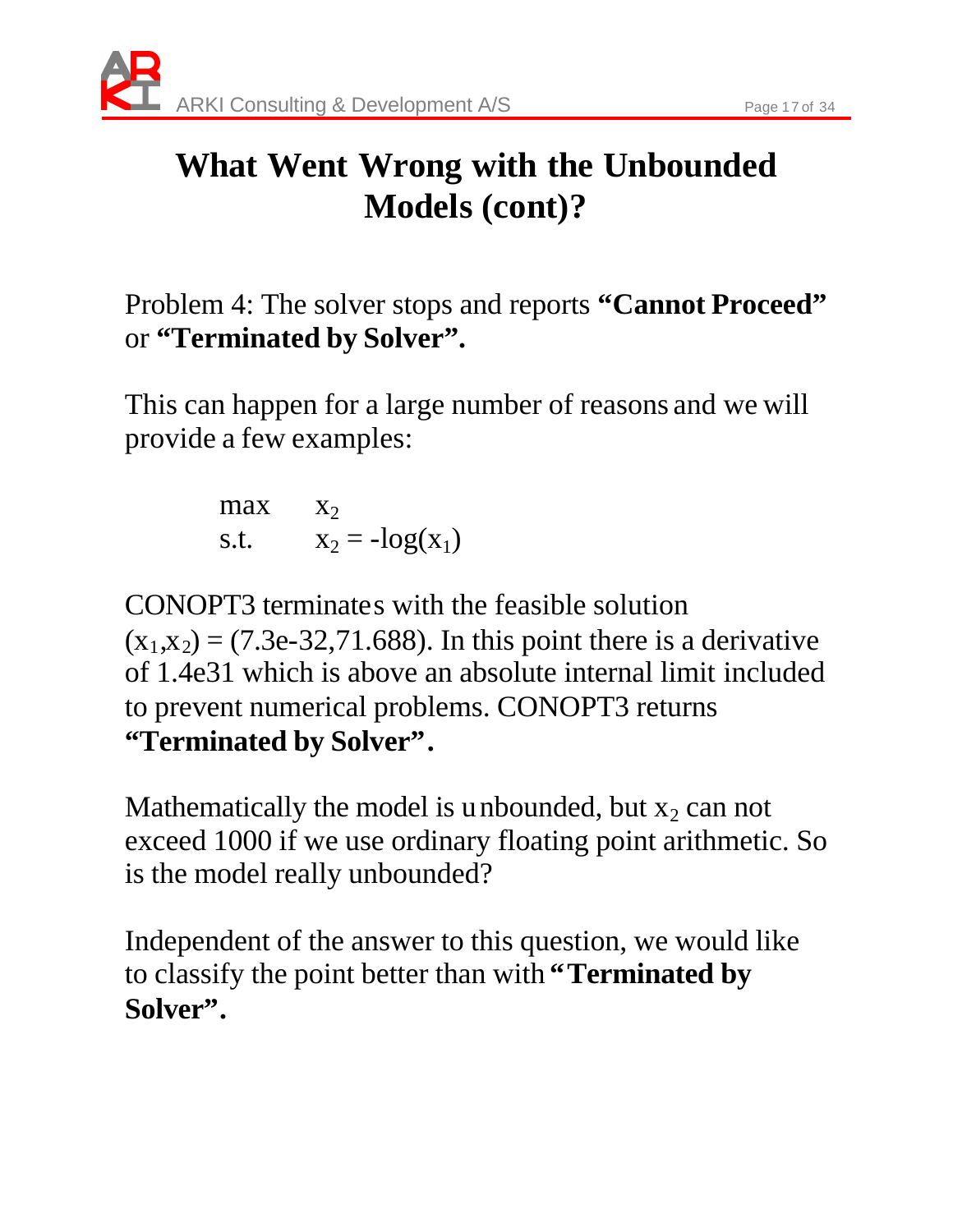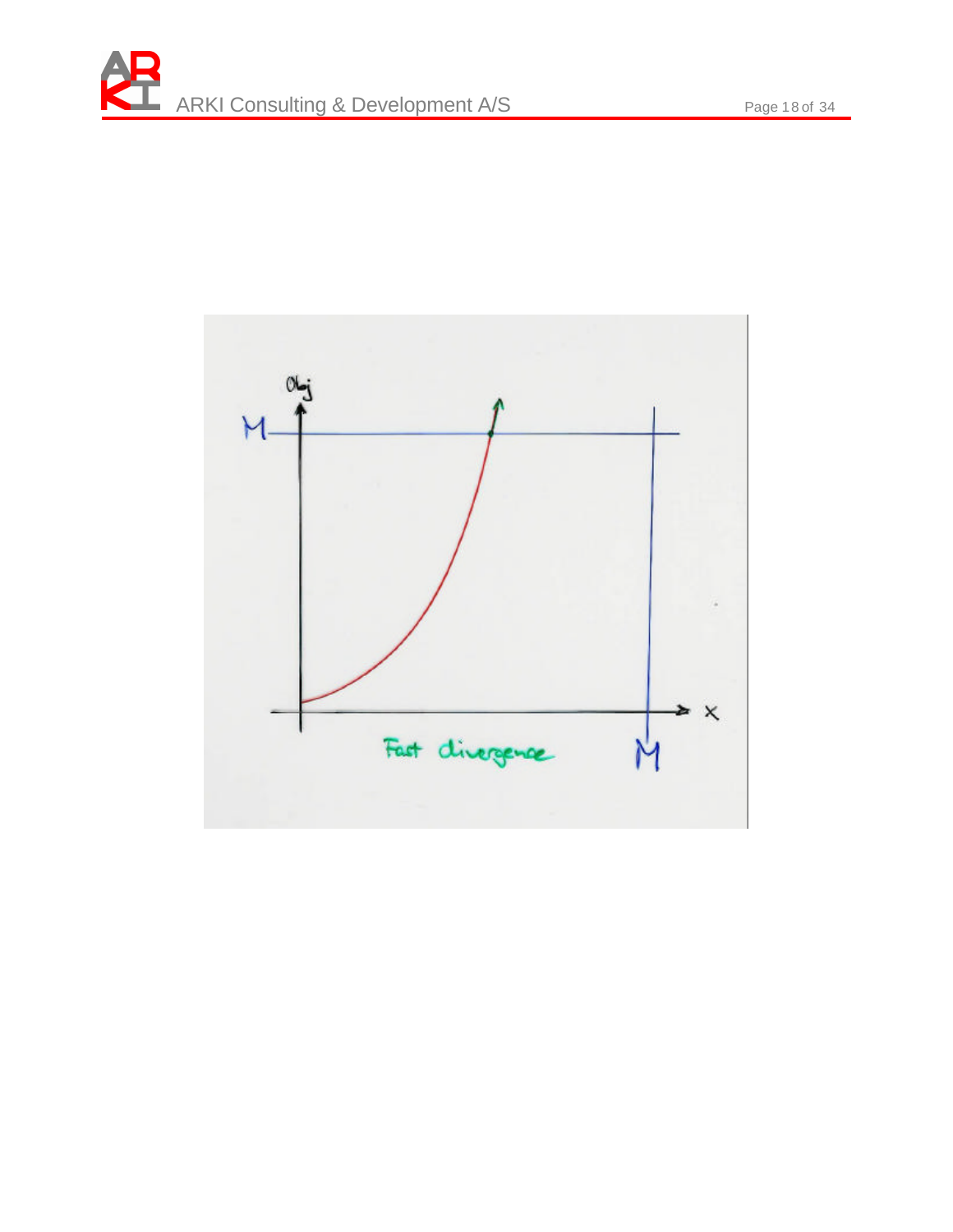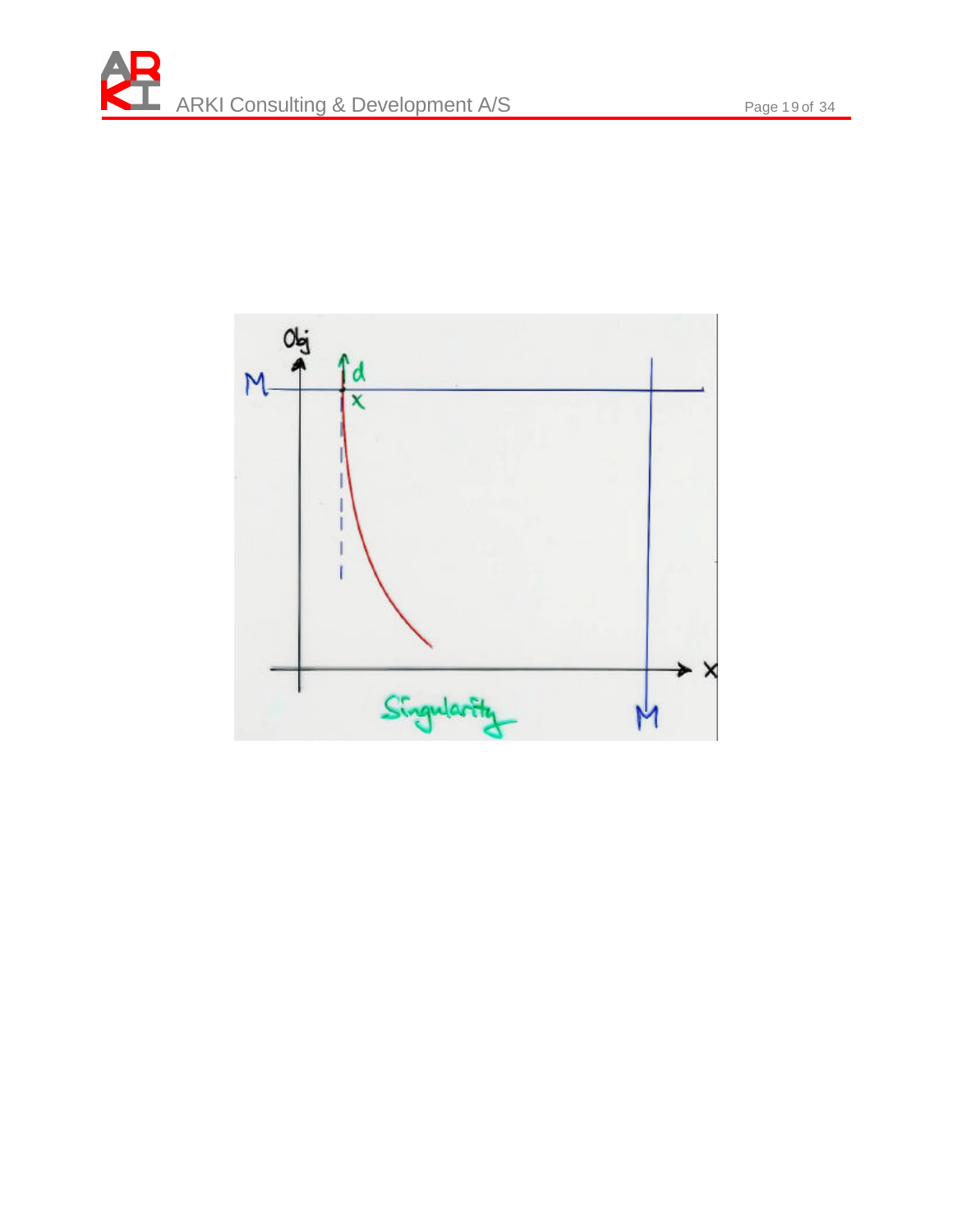

#### Problem 4: The solver stops and reports **"Cannot Proceed"** or **"Terminated by Solver"** (cont)**.**

This model is similar to the one above:

$$
\begin{array}{ll}\n\text{max} & x_2 \\
\text{s.t.} & x_2 = -\log(x_1+1)\n\end{array}
$$

CONOPT3 returns  $(x_1,x_2) = (-1+\epsilon ps, 36.74)$  where eps is the relative machine precision. The message is **"Slow Convergence".**

Due to truncation errors in the evaluation of  $(x_1+1)$  the objective is piecewise constant just above -1 and the function values are not consistent with the derivatives.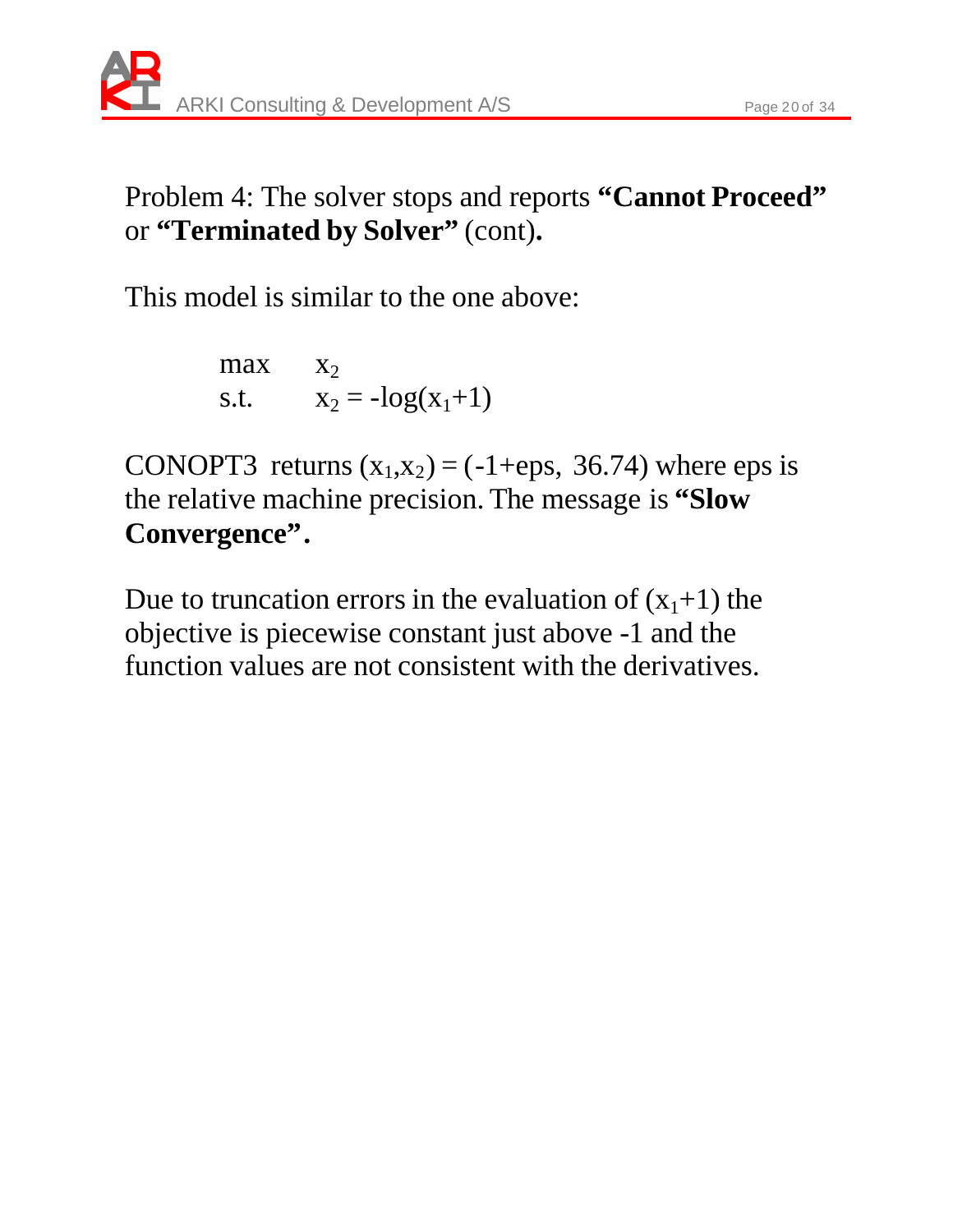#### Problem 4: The solver stops and reports **"Cannot Proceed"** or **"Terminated by Solver"** (cont)**.**

Max 
$$
x_4
$$
  
\ns.t.  $x_4 = x_3 - 0.99*x_1 - 0.01*x_2$   
\n $x_3 = 1.01 *$   
\n $(0.5*x_1**Rho+0.5*x_2**Rho)**(1/Rho)$ 

The model represents a production function with increasing returns to scale and unbounded inputs available at fixed prices.

For Rho = 5 CONOPT3 stops with  $(x_1,x_2,x_3,x_4)$  = (1.0, 1.1e13, 9.4e12, 9.3e12) and the message is **"Slow Progress".**

The problem is hidden in a message saying "671 cases of  $x^{**}$ c overflow". A small increase in  $x_2$  results in a function evaluation error return code from GAMS' evaluator instead of the numerical value of the nonlinear function. CONOPT3 cannot improve the objective even though gradients suggest that better solutions exist. But x is still far from 'Infinity'.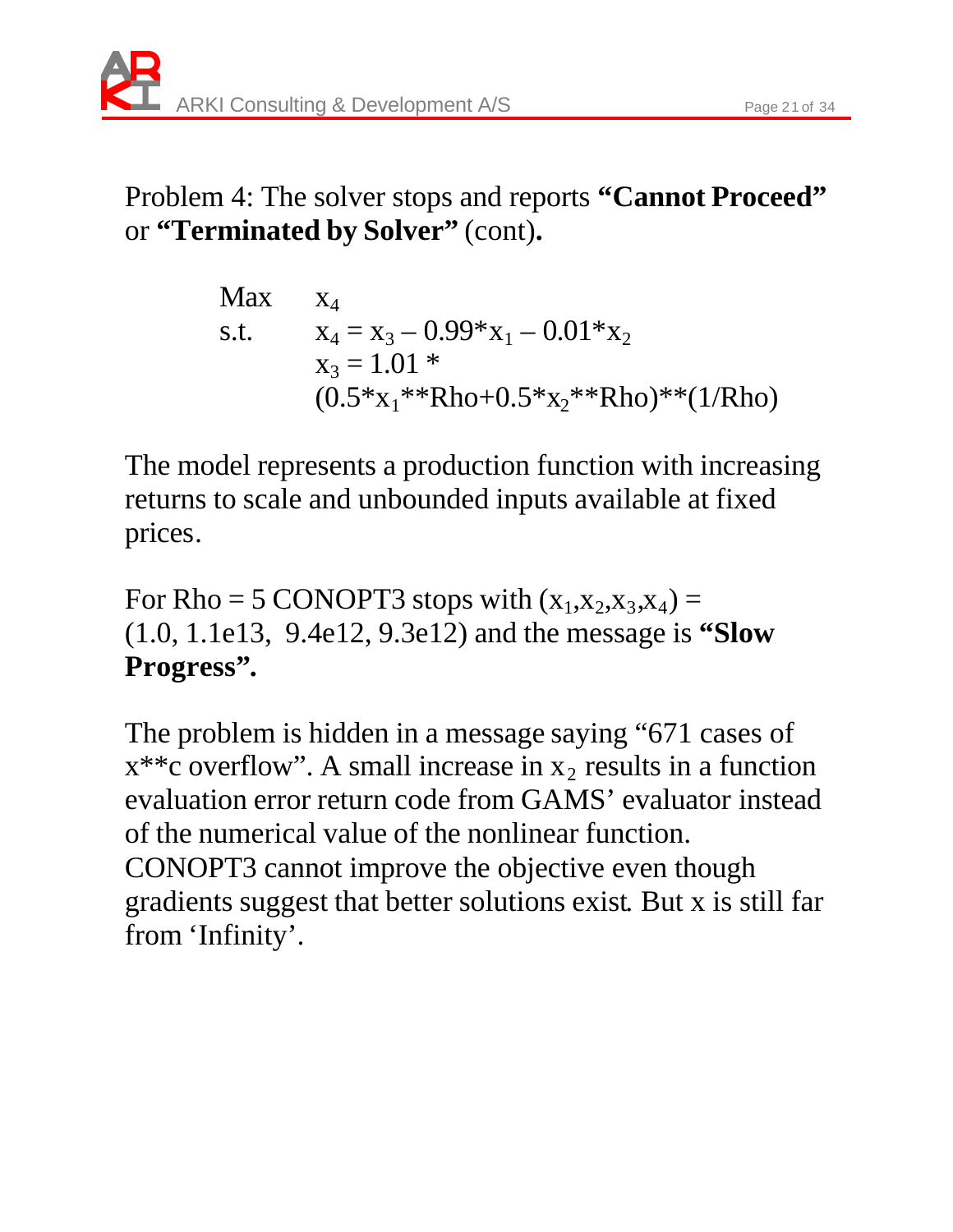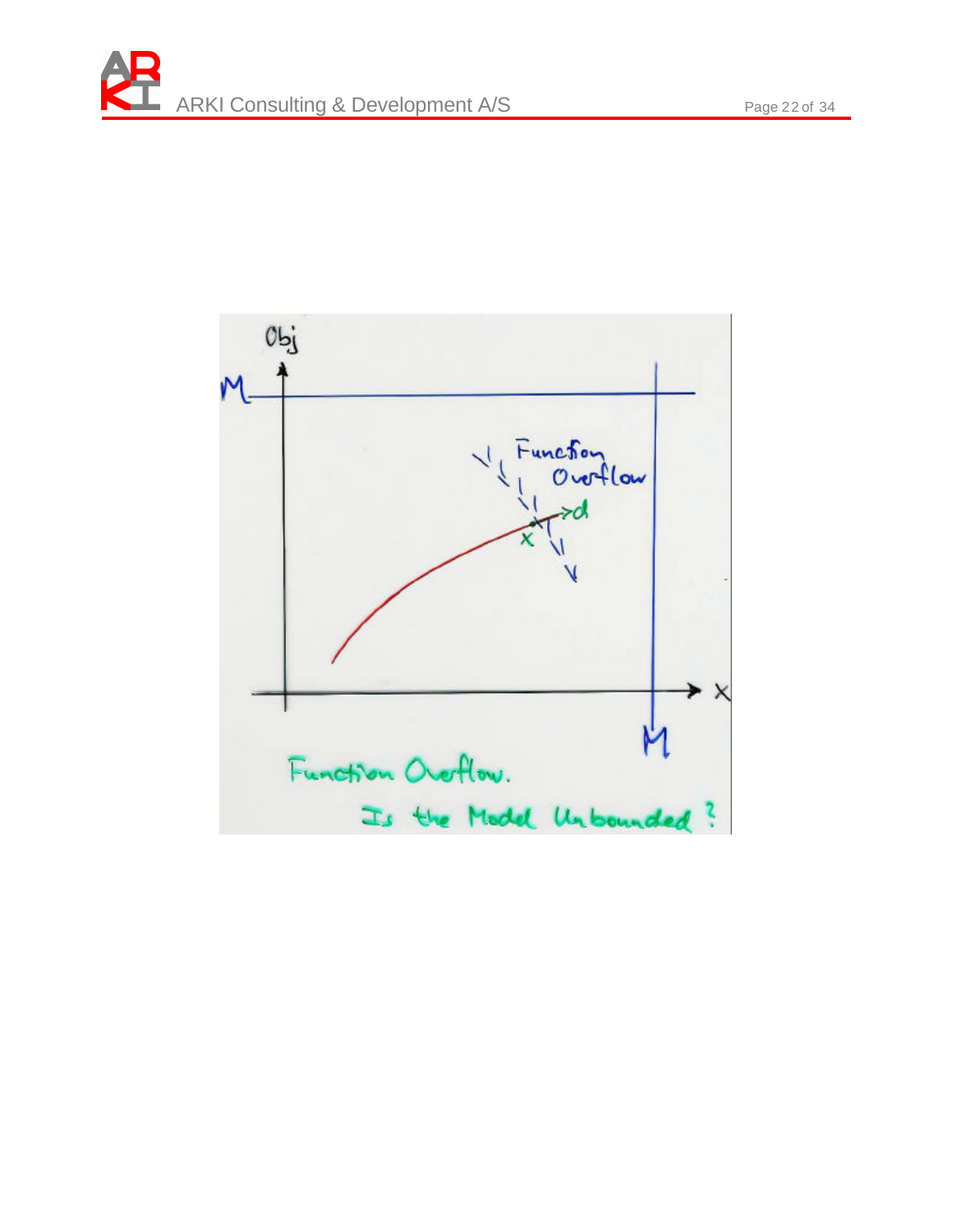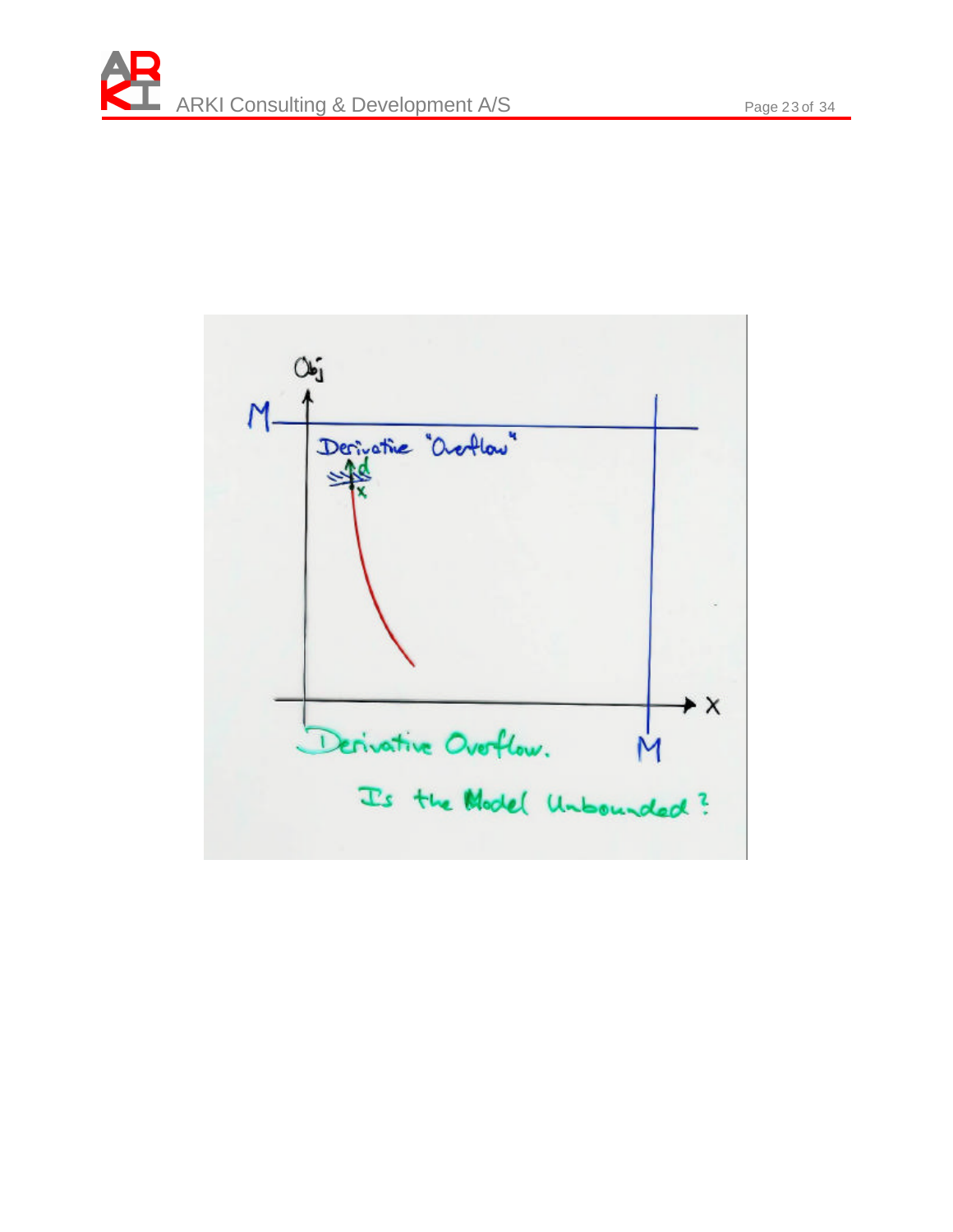

#### **What Went Wrong with the Unbounded Models (cont)?**

Problem 5: The solver stops on **"Function Evaluation Error Limit"** or something similar.

> $max$   $X_2$ s.t.  $x_2 = x_1^{**}(-0.5)$  $x_1 > 0$

The current distribution of CONOPT3 finds the intermediate feasible point  $(x_1,x_2) = (8.7e-19,1.07e+9)$ . Since  $x_1$  is very close to the lower bound it is set to zero. When CONOPT3 tries to compute the derivative, it is not defined and it stops. The solution that is returned is not even feasible.

This is of course a bug that is being fixed, but it may not be an unusual one.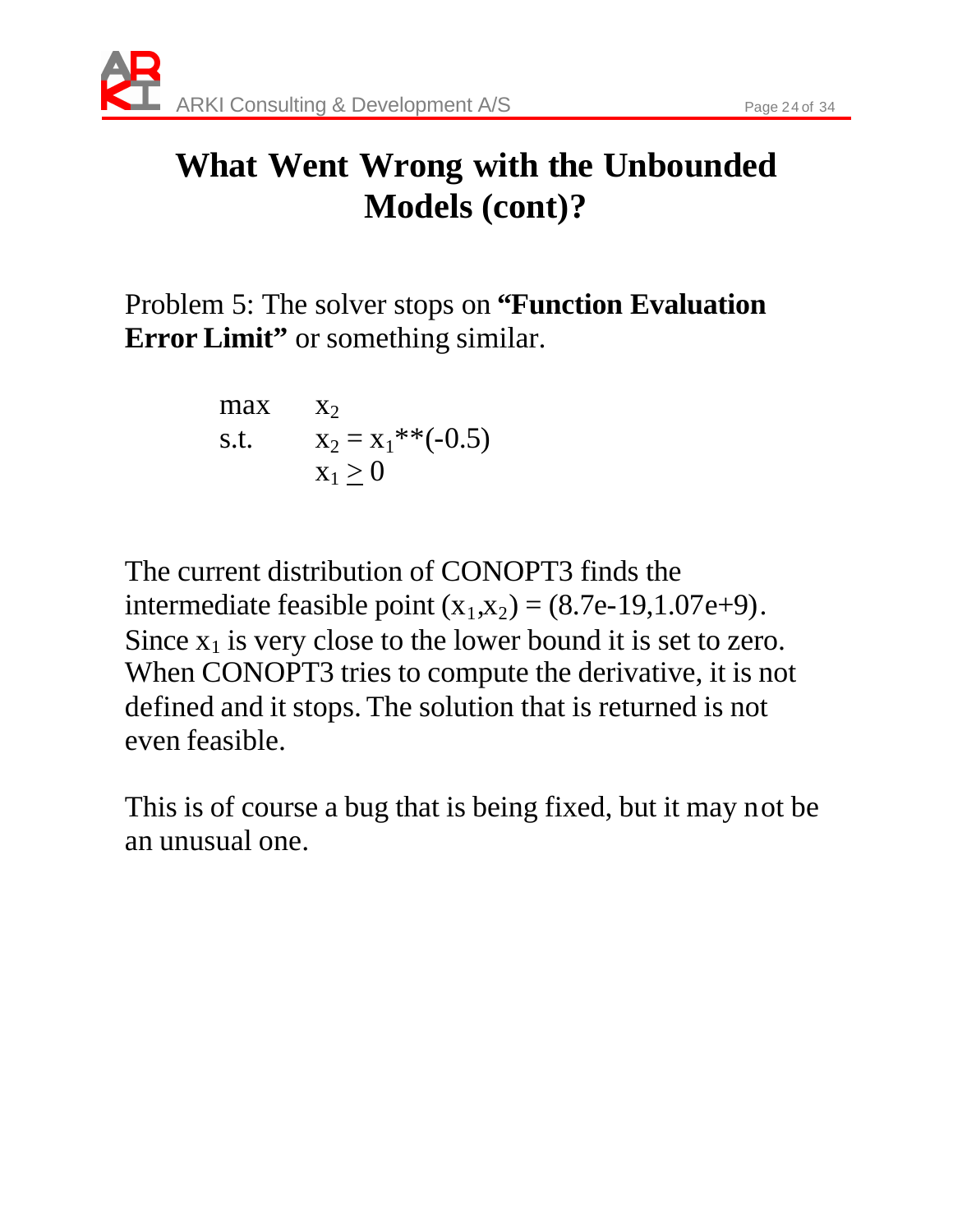#### **The Test Models**

#### Family 1: Explicit Power Functions:

 $max$   $X_2$ s.t.  $x_2 = x_1^{**}p$ 

for p=-4, -2, -1, -0.5, -0.25, +0.25, +0.5, +1, +2, and +4.

A lower bound of zero on  $x_1$  can be added. It will in general change the behavior of the solver.

Family 1a: Positive Power Functions and Division:

 $max$   $X_2$ s.t.  $x_2 = 1/x_3$  $x_3 = x_1$ \*\*p

for  $p=+0.25, +0.5, +1, +2,$  and  $+4$ .

These models are similar to those in Family 1 with negative p, but the power is well behaved and the 'problem' is moved to the division.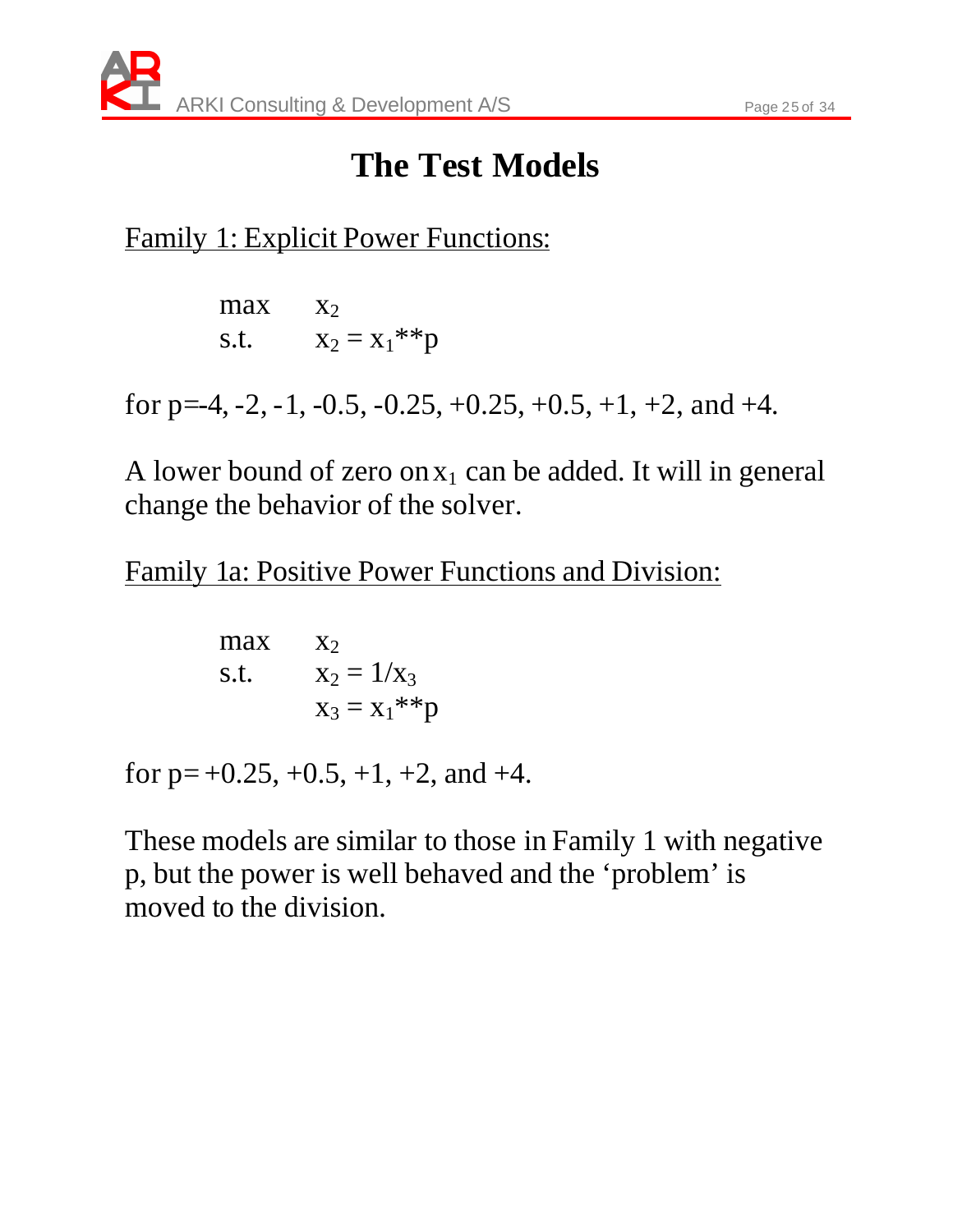#### Family 1b: Power Functions with Log and Exp:

 $max$   $X_2$ s.t.  $x_2 = exp(p * log(x_1))$ 

for  $p = -4, -2, -1, -0.5, -0.25$ .

These models are again similar to those in Family 1 with negative p, but the 'problem' is this time moved to the log function.

#### Family 2: Implicitly Defined Power Functions:

 $max$   $x_2$ s.t.  $X_2 * X_1 * * (-p) = 1$ 

for p=-4, -2, -1, -0.5, -0.25, +0.25, +0.5, +1, +2, and +4.

Family 2 is mathematically equivalent to family 1 but much harder to solve due to the implicit definition of the objective.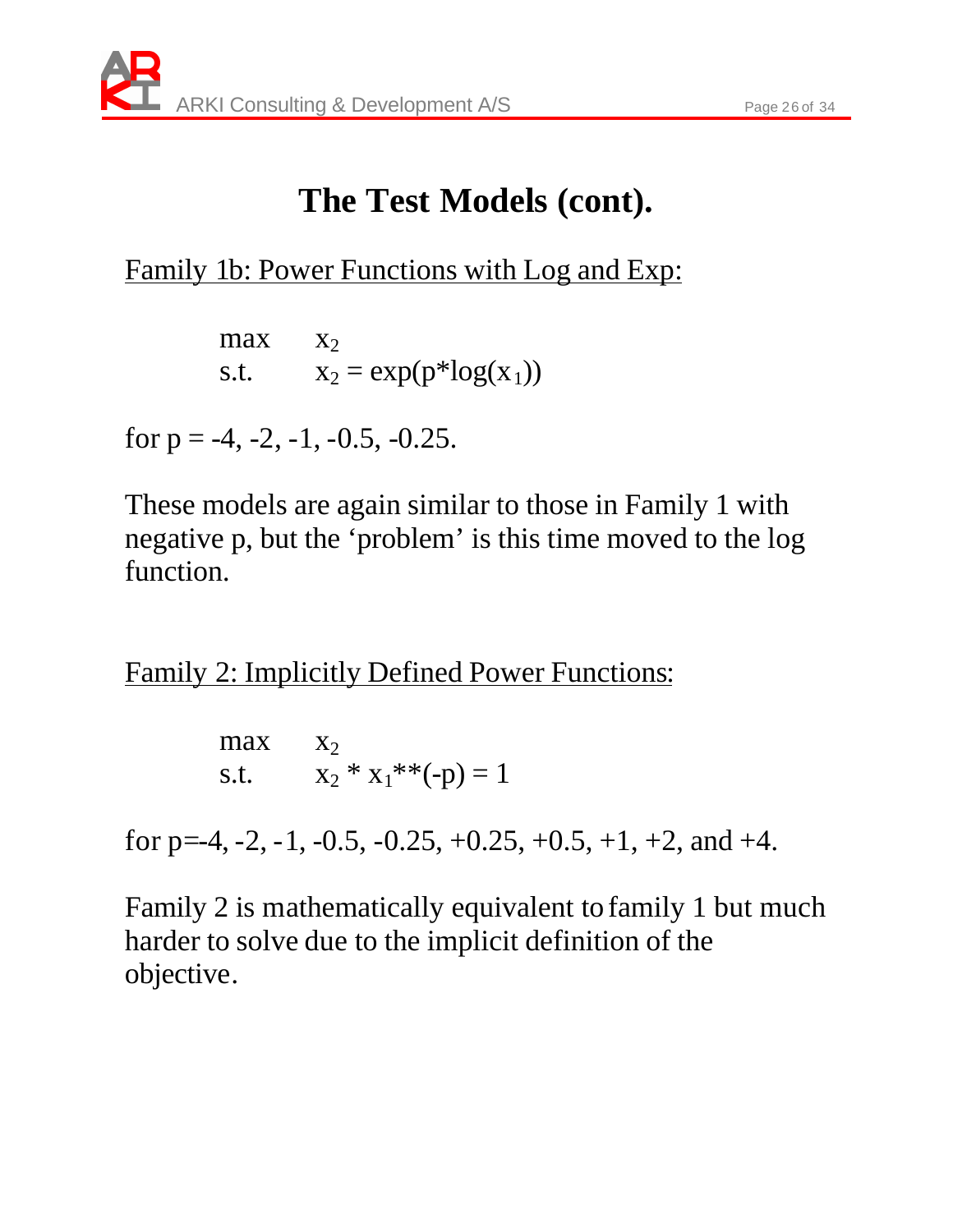Family 3: Log and Exp:

| max  | $X_2$             |             |
|------|-------------------|-------------|
| s.t. | $x_2 = log(x_1)$  | (case 1)    |
|      | $x_2 = exp(x_1)$  | (case 2)    |
|      | $exp(x_2) = x_1$  | $(\case 3)$ |
|      | $\log(x_2) = x_1$ | $(\case 4)$ |
|      |                   |             |

Case 3 is mathematically equivalent to case 1 and case 4 to 2, but 3 and 4 are much harder to solve due to the implicit definition of the objective.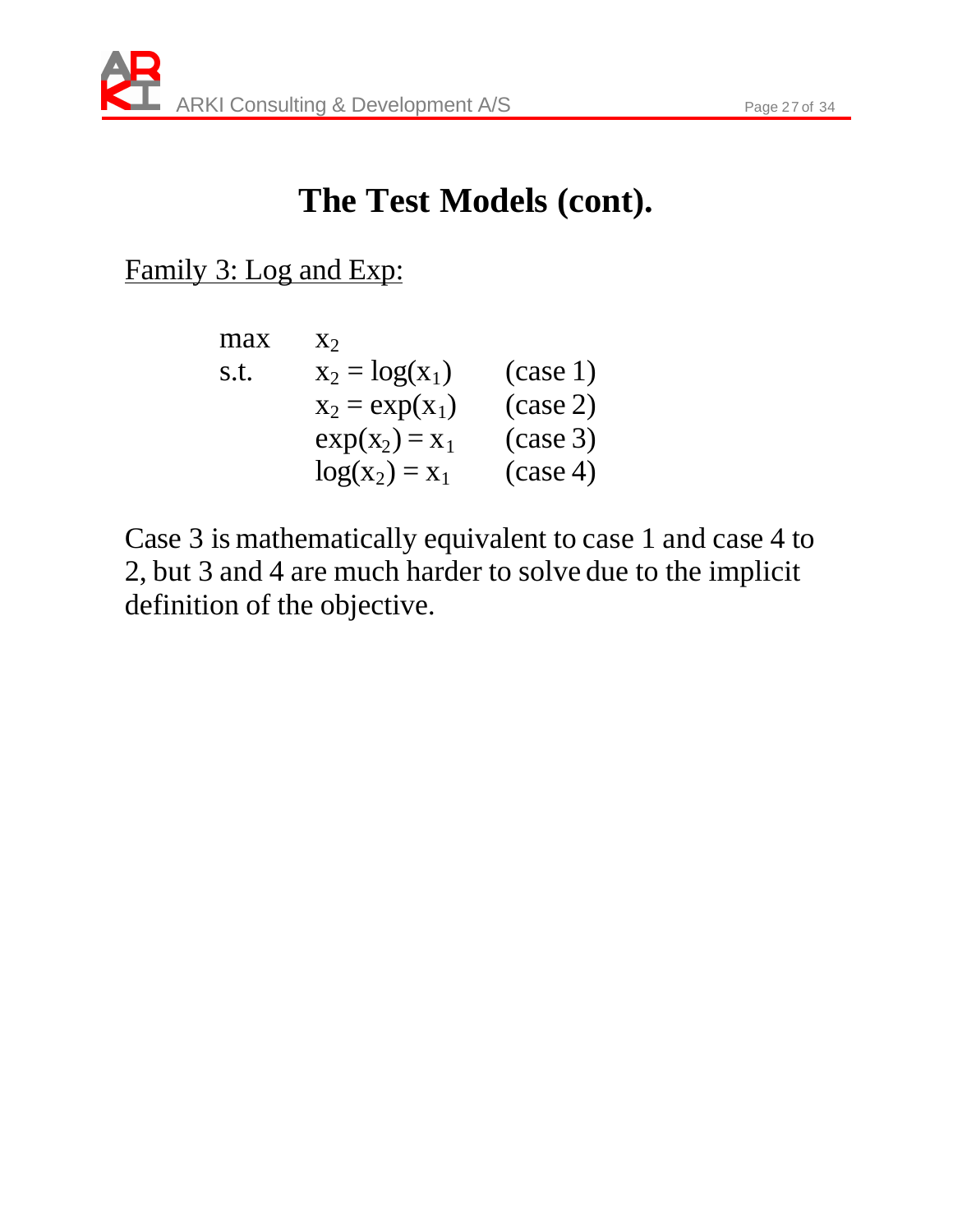Family 4: Implicit Objective with Large Hidden Intermediate Terms:

max 
$$
x_3
$$
  
s.t.  $x_3 = x_1 + x_2$   
 $x_2^{**}(2^*p) = x_1^{**}(3^*p)$ 

for  $p = 1, 2, 3,$  and 4.

Family 4a: Implicit Objective with Large Explicit Intermediate Terms:

max   
\ns.t. 
$$
x_3 = x_1 + x_2
$$
  
\n $x_2^{**}(2^*p) = x_4$   
\n $x_1^{**}(3^*p) = x_4$ 

for  $p = 1, 2, 3,$  and 4.

Family 4a is mathematically equivalent to Family 4, but the large terms inside the nonlinear function is revealed in the variable x4. Many solvers will conclude that the model is unbounded.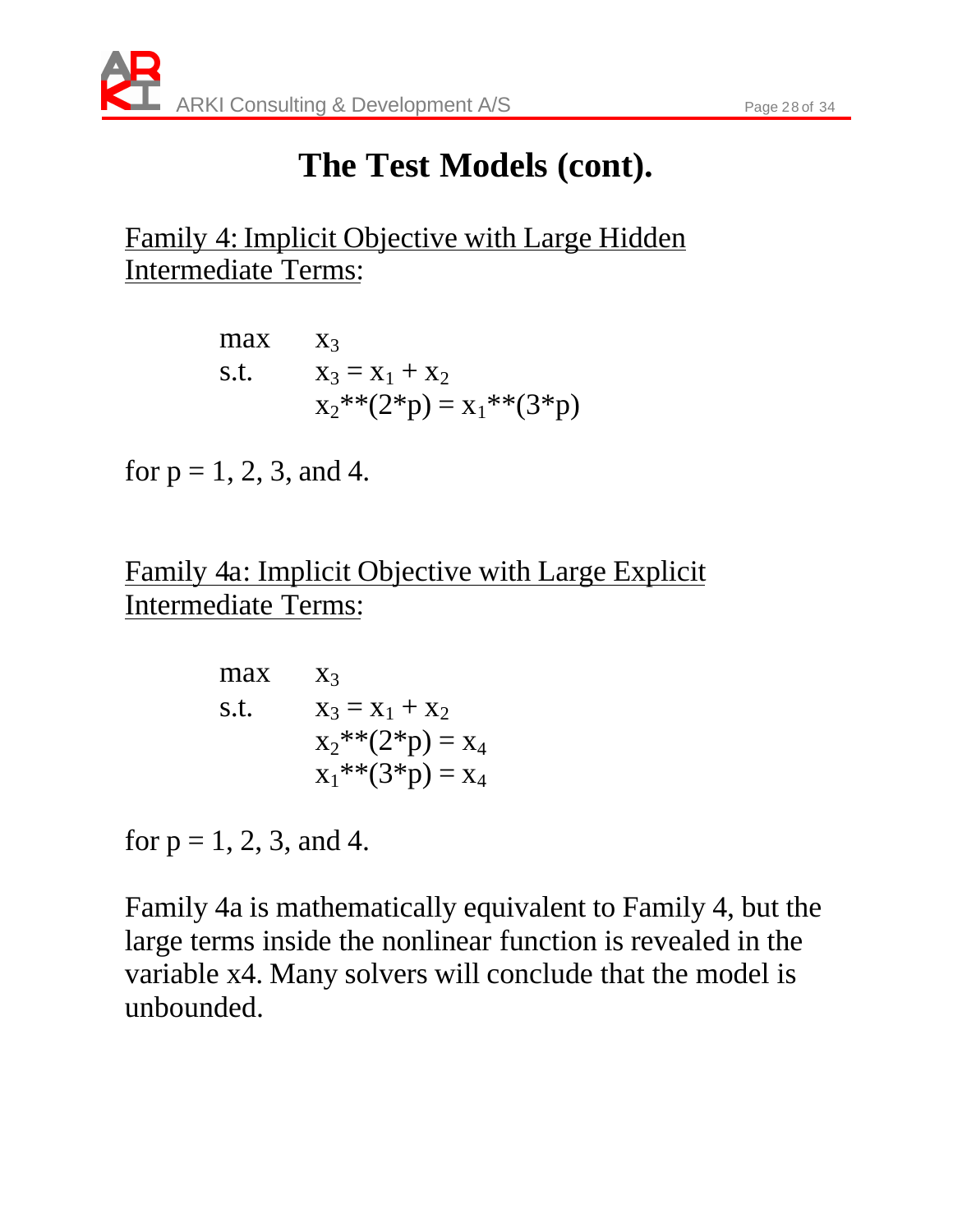#### Family 5: Nonbinding Constraint with Overflow:

Max 
$$
x_2
$$
,  
s.t.  $x_2 = -sqr(x_1-100)$   
 $exp(x_1) = g= 1$ 

As  $x_1$  approach 100 a slack becomes unbounded and the exp function may overflow. The unboundedness depends on the definition.

Family 6: Production Function with Increasing Returns to Scale and Free Inputs:

Max 
$$
x_4
$$
  
\ns.t.  $x_4 = x_3 - 0.99*x_1 - 0.01*x_2$   
\n $x_3 = 1.01 *$   
\n $(0.5*x_1**Rho+0.5*x_2**Rho)**(1/Rho)$ 

for Rho = 1, 3, 5, 7, and 9.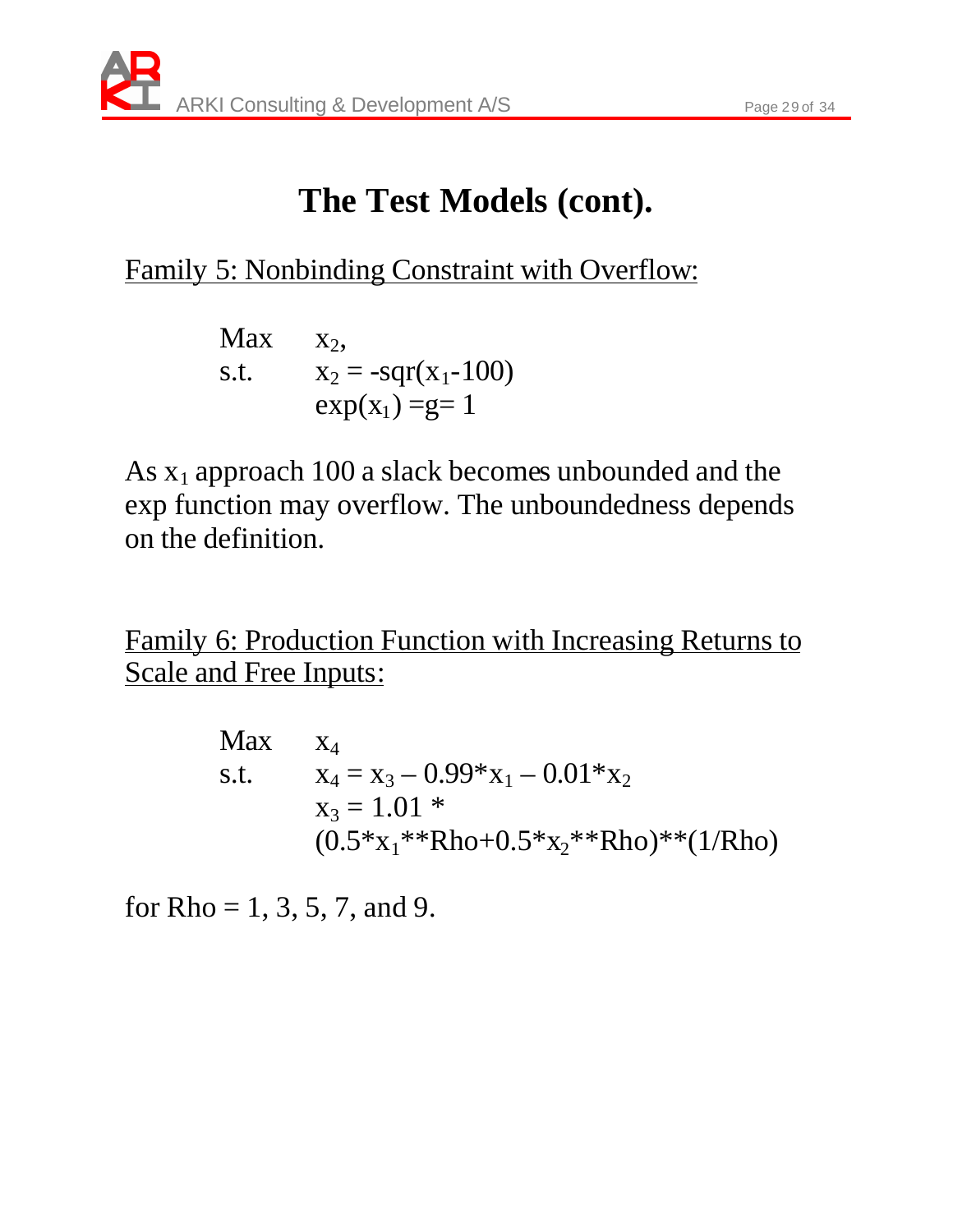Family 7: Log with Truncation Problems:

 $max$   $X_2$ s.t.  $x_2 = -\log(x_1+p)$ 

started in  $(x_1,x_2) = (1-p,0)$  and solved for  $p = 0$  and 1.

Family 8: Logarithmic Spiral:

Max 
$$
x_4
$$
  
\ns.t.  $x_1 = exp(-x_3) * cos(x_3)$   
\n $x_2 = exp(-x_3) * sin(x_3)$   
\n $x_4 = 1/sqrt(sqr(x_1) + sqr(x_2))$  (case 1)  
\n $x_4 = sqrt(sqr(x_1) + sqr(x_2))$  (case 2)

 $(x_1, x_2)$  follows a logarithmic spiral and  $x_4$  measures the distance from the origin or its inverse. Case 1 has a singularity hidden inside a larger system.

The families 1a, 1b, and 4a are not included in the reported tests.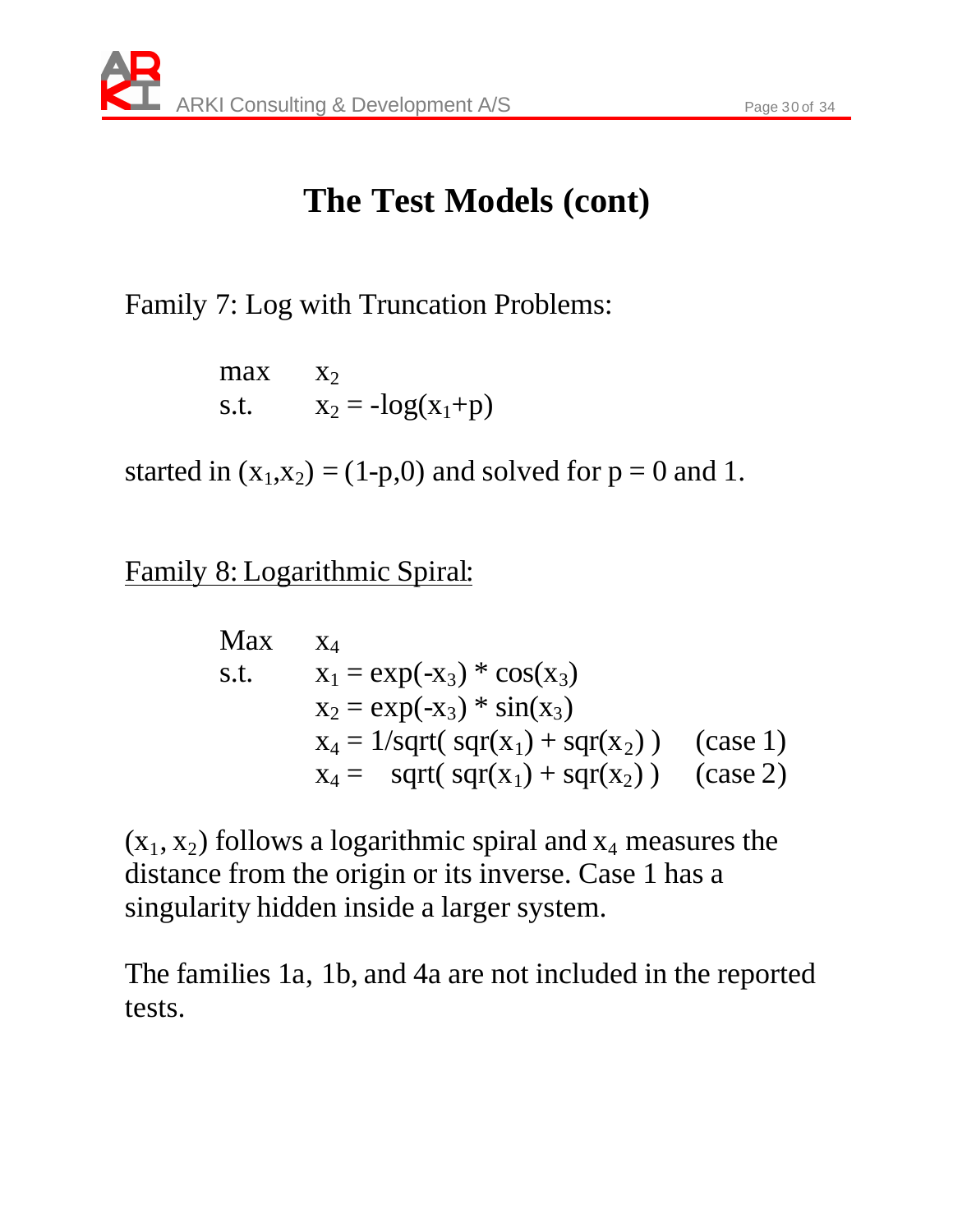## **Results with an Updated CONOPT3**

Based on work with these models we have made a number of changes in CONOPT3, mainly:

- Many Bugs have been identified and removed
- More aggressive scaling
- Adjustment of Filtering for small values

The classification of the 38 solves has changed from:

|              | Normal | Resource<br>Interrupt | Function<br>Errors | Cannot<br>Proceed | Error |
|--------------|--------|-----------------------|--------------------|-------------------|-------|
|              |        |                       |                    |                   |       |
| Optimal      |        |                       |                    |                   |       |
| Infeasible   |        |                       |                    |                   |       |
| Unbounded    | 13     |                       |                    |                   |       |
| Intermediate |        |                       |                    |                   |       |
| Error        |        |                       |                    |                   |       |

to

|              | Normal | Resource  | Function      | Cannot  | Error |
|--------------|--------|-----------|---------------|---------|-------|
|              |        | Interrupt | <b>Errors</b> | Proceed |       |
| Optimal      |        |           |               |         |       |
| Infeasible   |        |           |               |         |       |
| Unbounded    | 25     |           |               |         |       |
| Intermediate |        |           |               |         |       |
| Error        |        |           |               |         |       |

Some of the "Cannot Proceed" cases have derivatives above 1.e30. Others stop close to points where functions overflow. The Function Error most be caused by an unidentified bug.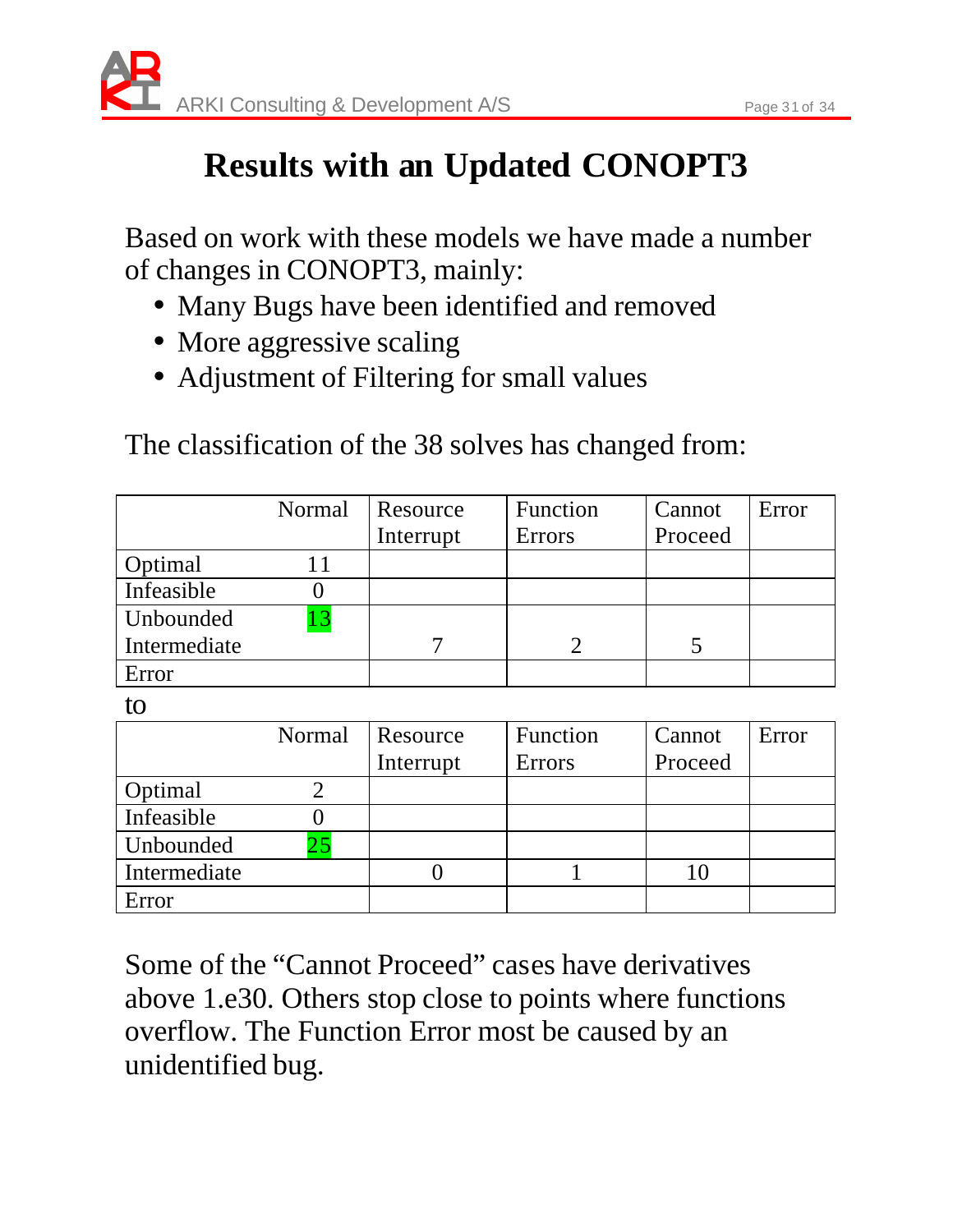### **Classification of Unboundedness**

So far we have identified at least three types of Unbounded models:

- 1. Variables outside the objective grow without bound while the objective function grows slowly. Examples: Log(x) or  $x^{**}p$  for  $0 < p < 1$ . May terminate "Locally" Optimal".
- 2. Variables outside the objective grow without bound while the objective function grows as fast or faster. Examples:  $exp(x)$  or  $x^{**}p$  for  $p>1$ . Are undoubtedly Unbounded and should terminate as such.
- 3. Variables outside the objective are bounded. The objective function grows close to a singularity. Examples:  $1/x$  or  $-Log(x)$ .

Models from group 3 (with singularities) are very difficult because the derivatives become extremely large, but the steps are very small and the objective may not grow fast enough to reach large values before numerical problems, including truncation problems, appear. Models with singularities may hide inside models that appear as models from group 2. Example: Family 8.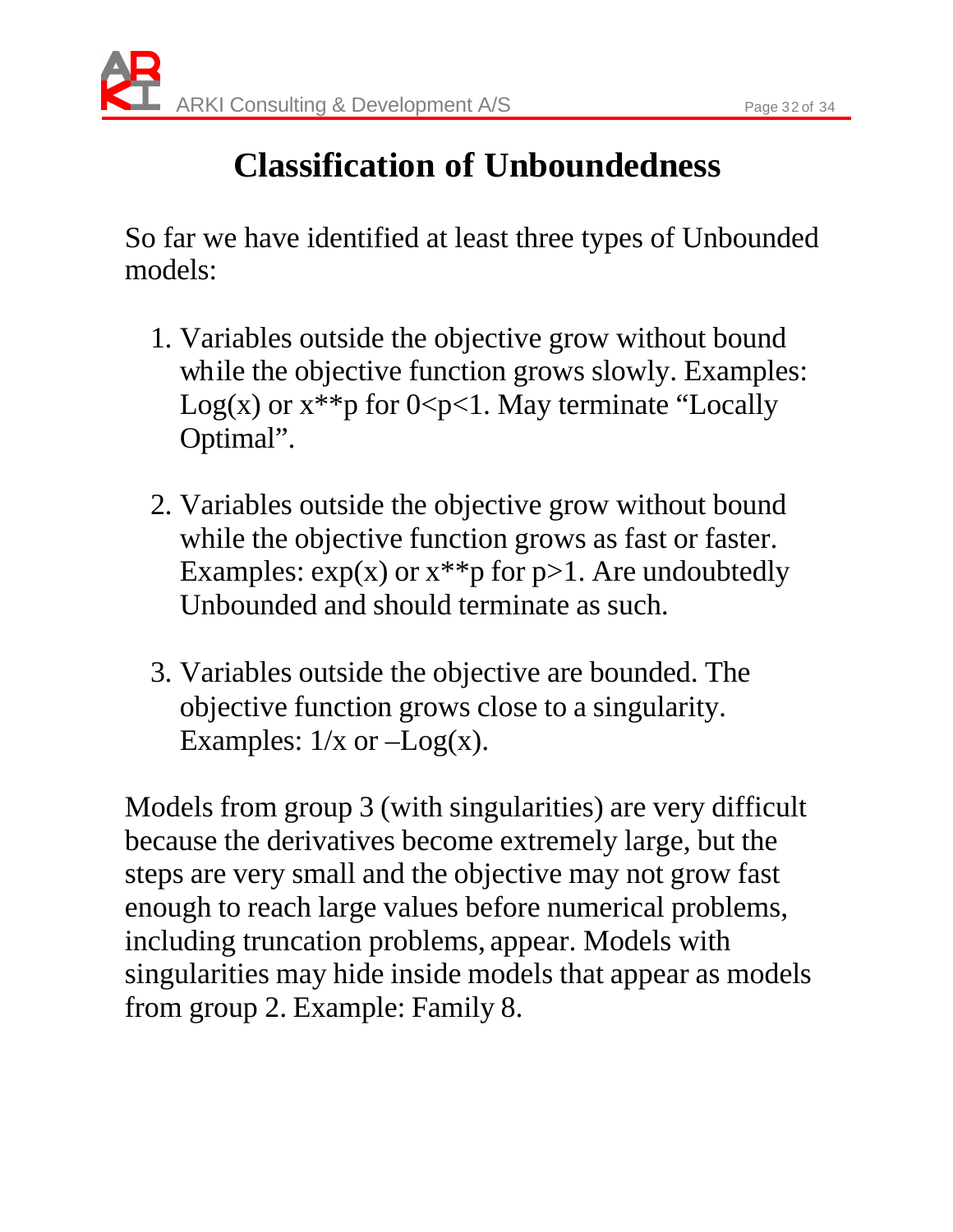

#### **Summary and Conclusion**

- Unboundedness is an overlooked area in NLP and the current state is **BAD**.
- Definitions need more work. Do we also need other classifications than Optimal, Infeasible, and Unbounded? For example: "Boundary of Computable Region" (with a better short name).
- The return information should include the "Proof of unboundedness" (or an Unboundedness Certificate) which include a tangent direction, d.
- Work with unbounded models can help detect bugs that influence ordinary models. The models are good stress tests and it is not a luxury area.
- Filtering of small values or values close to bounds may have to be revised (including interface code to Modeling Systems).